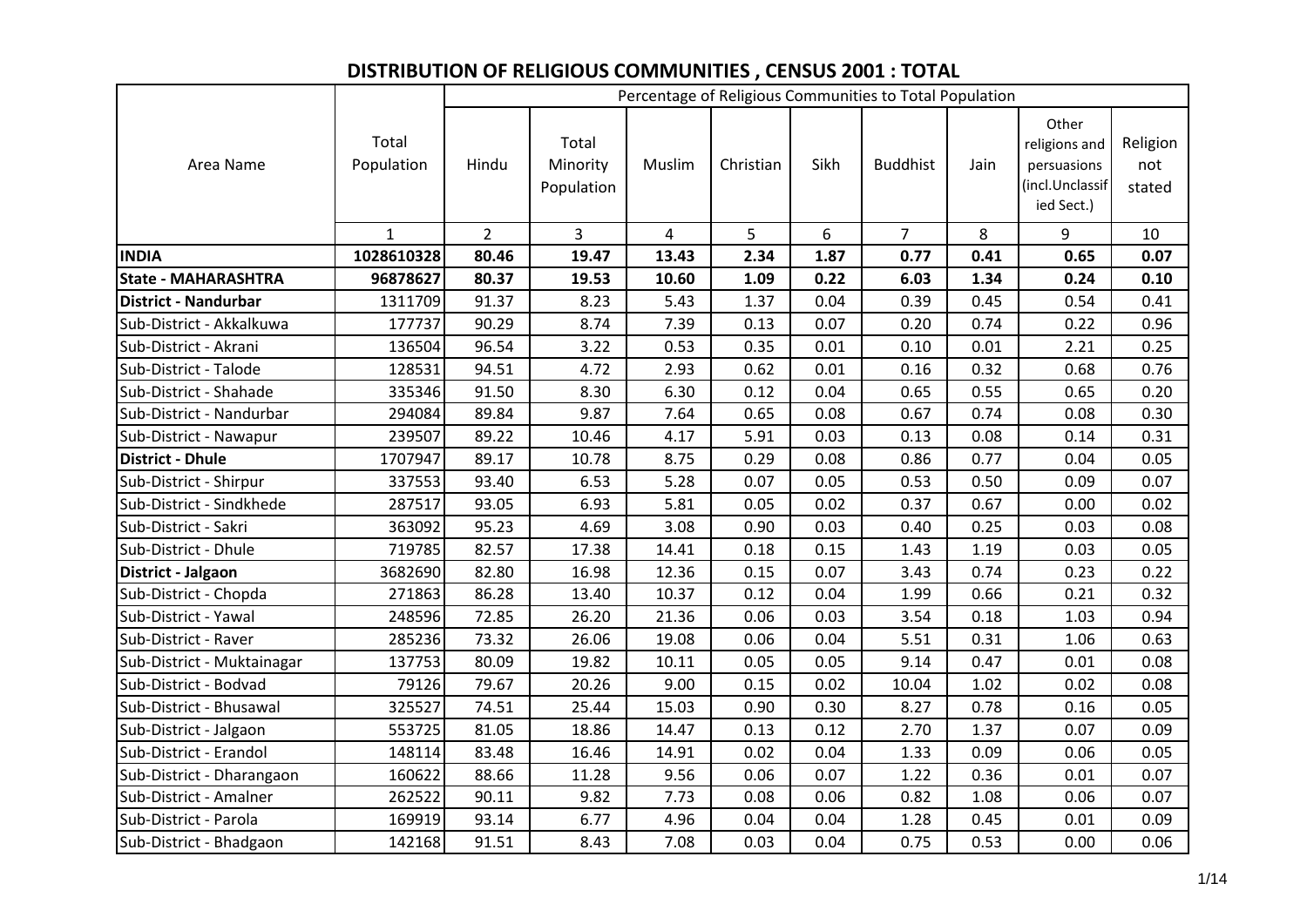|                                |                     |                |                                 |        |           |      | Percentage of Religious Communities to Total Population |      |                                                                        |                           |
|--------------------------------|---------------------|----------------|---------------------------------|--------|-----------|------|---------------------------------------------------------|------|------------------------------------------------------------------------|---------------------------|
| Area Name                      | Total<br>Population | Hindu          | Total<br>Minority<br>Population | Muslim | Christian | Sikh | <b>Buddhist</b>                                         | Jain | Other<br>religions and<br>persuasions<br>(incl.Unclassif<br>ied Sect.) | Religion<br>not<br>stated |
|                                | $\mathbf{1}$        | $\overline{2}$ | 3                               | 4      | 5         | 6    | $\overline{7}$                                          | 8    | 9                                                                      | 10                        |
| Sub-District - Chalisgaon      | 356808              | 90.47          | 9.32                            | 7.28   | 0.05      | 0.04 | 1.31                                                    | 0.62 | 0.02                                                                   | 0.21                      |
| Sub-District - Pachora         | 251907              | 85.33          | 14.55                           | 11.98  | 0.05      | 0.04 | 1.73                                                    | 0.72 | 0.02                                                                   | 0.12                      |
| Sub-District - Jamner          | 288804              | 80.04          | 19.80                           | 12.83  | 0.05      | 0.03 | 5.34                                                    | 1.25 | 0.30                                                                   | 0.16                      |
| District - Buldana             | 2232480             | 72.66          | 27.28                           | 12.78  | 0.11      | 0.07 | 13.73                                                   | 0.55 | 0.04                                                                   | 0.06                      |
| Sub-District - Jalgaon (Jamod) | 136776              | 76.21          | 23.75                           | 12.87  | 0.07      | 0.04 | 10.58                                                   | 0.16 | 0.03                                                                   | 0.04                      |
| Sub-District - Sangrampur      | 120645              | 75.43          | 24.54                           | 11.79  | 0.05      | 0.19 | 12.37                                                   | 0.04 | 0.10                                                                   | 0.03                      |
| Sub-District - Shegaon         | 150699              | 71.42          | 28.54                           | 11.51  | 0.06      | 0.04 | 16.65                                                   | 0.28 | 0.01                                                                   | 0.03                      |
| Sub-District - Nandura         | 149270              | 72.25          | 27.72                           | 13.79  | 0.06      | 0.03 | 13.54                                                   | 0.27 | 0.02                                                                   | 0.03                      |
| Sub-District - Malkapur        | 158186              | 70.94          | 29.05                           | 18.07  | 0.06      | 0.07 | 9.77                                                    | 1.08 | 0.02                                                                   | 0.01                      |
| Sub-District - Motala          | 143743              | 75.27          | 24.68                           | 11.40  | 0.07      | 0.02 | 12.86                                                   | 0.28 | 0.05                                                                   | 0.05                      |
| Sub-District - Khamgaon        | 266675              | 66.60          | 33.37                           | 16.25  | 0.17      | 0.22 | 15.82                                                   | 0.87 | 0.03                                                                   | 0.03                      |
| Sub-District - Mehkar          | 229626              | 73.98          | 25.94                           | 10.43  | 0.07      | 0.06 | 14.84                                                   | 0.53 | 0.01                                                                   | 0.08                      |
| Sub-District - Chikhli         | 247101              | 72.09          | 27.80                           | 12.58  | 0.14      | 0.03 | 14.61                                                   | 0.42 | 0.02                                                                   | 0.11                      |
| Sub-District - Buldana         | 247054              | 70.03          | 29.90                           | 15.99  | 0.26      | 0.03 | 12.75                                                   | 0.76 | 0.10                                                                   | 0.07                      |
| Sub-District - Deolgaon Raja   | 106126              | 75.23          | 24.73                           | 9.07   | 0.17      | 0.02 | 14.37                                                   | 1.04 | 0.06                                                                   | 0.04                      |
| Sub-District - Sindkhed Raja   | 149869              | 75.55          | 24.36                           | 7.67   | 0.11      | 0.01 | 16.31                                                   | 0.24 | 0.02                                                                   | 0.09                      |
| Sub-District - Lonar           | 126710              | 78.39          | 21.50                           | 9.19   | 0.07      | 0.05 | 11.29                                                   | 0.89 | 0.02                                                                   | 0.10                      |
| District - Akola               | 1630239             | 62.82          | 37.12                           | 18.17  | 0.21      | 0.07 | 17.98                                                   | 0.63 | 0.04                                                                   | 0.06                      |
| Sub-District - Telhara         | 156776              | 68.01          | 31.97                           | 16.23  | 0.06      | 0.02 | 15.53                                                   | 0.10 | 0.04                                                                   | 0.02                      |
| Sub-District - Akot            | 232493              | 69.13          | 30.79                           | 17.25  | 0.13      | 0.03 | 13.15                                                   | 0.21 | 0.03                                                                   | 0.07                      |
| Sub-District - Balapur         | 169159              | 52.68          | 47.27                           | 24.75  | 0.13      | 0.03 | 22.04                                                   | 0.31 | 0.01                                                                   | 0.05                      |
| Sub-District - Akola           | 656746              | 60.40          | 39.52                           | 19.67  | 0.35      | 0.12 | 18.18                                                   | 1.14 | 0.06                                                                   | 0.08                      |
| Sub-District - Murtijapur      | 161661              | 61.23          | 38.72                           | 14.67  | 0.28      | 0.16 | 23.09                                                   | 0.48 | 0.04                                                                   | 0.05                      |
| Sub-District - Patur           | 120684              | 65.65          | 34.31                           | 15.90  | 0.04      | 0.01 | 18.00                                                   | 0.34 | 0.01                                                                   | 0.04                      |
| Sub-District - Barshitakli     | 132720              | 69.87          | 30.06                           | 12.64  | 0.07      | 0.01 | 17.00                                                   | 0.33 | 0.01                                                                   | 0.08                      |
| <b>District - Washim</b>       | 1020216             | 73.20          | 26.74                           | 10.96  | 0.12      | 0.05 | 14.76                                                   | 0.83 | 0.02                                                                   | 0.05                      |
| Sub-District - Malegaon        | 156922              | 75.58          | 24.37                           | 7.40   | 0.10      | 0.04 | 16.12                                                   | 0.72 | 0.00                                                                   | 0.05                      |
| Sub-District - Mangrulpir      | 149855              | 69.20          | 30.75                           | 12.45  | 0.05      | 0.01 | 17.96                                                   | 0.26 | 0.02                                                                   | 0.05                      |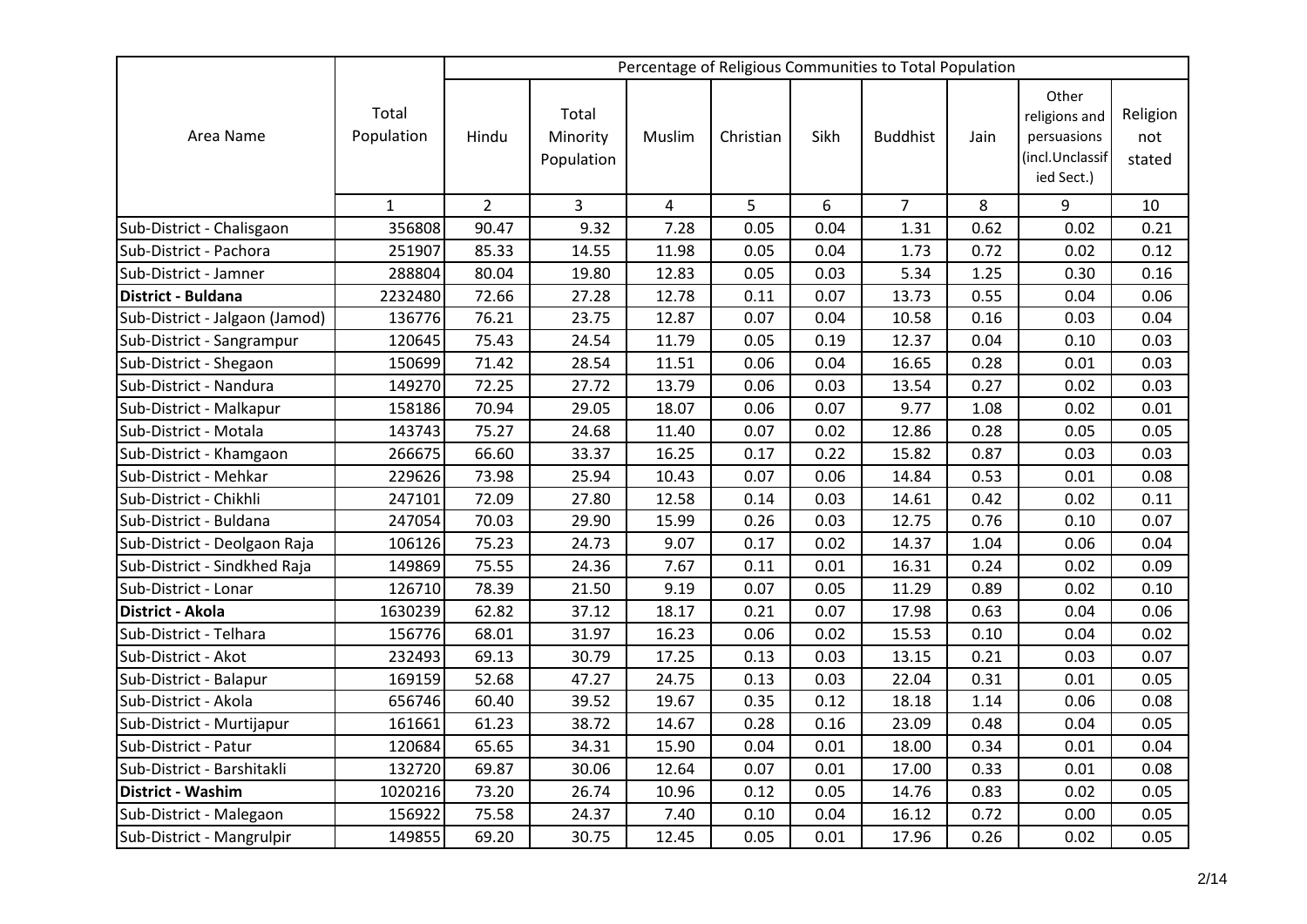|                                     |                     |                |                                 |                |           |      | Percentage of Religious Communities to Total Population |      |                                                                        |                           |
|-------------------------------------|---------------------|----------------|---------------------------------|----------------|-----------|------|---------------------------------------------------------|------|------------------------------------------------------------------------|---------------------------|
| Area Name                           | Total<br>Population | Hindu          | Total<br>Minority<br>Population | Muslim         | Christian | Sikh | <b>Buddhist</b>                                         | Jain | Other<br>religions and<br>persuasions<br>(incl.Unclassif<br>ied Sect.) | Religion<br>not<br>stated |
|                                     | $\mathbf{1}$        | $\overline{2}$ | 3                               | $\overline{4}$ | 5         | 6    | $\overline{7}$                                          | 8    | 9                                                                      | 10                        |
| Sub-District - Karanja              | 188540              | 62.34          | 37.61                           | 20.99          | 0.05      | 0.04 | 14.77                                                   | 1.74 | 0.02                                                                   | 0.05                      |
| Sub-District - Manora               | 135132              | 85.91          | 14.08                           | 4.34           | 0.02      | 0.03 | 9.46                                                    | 0.19 | 0.05                                                                   | 0.01                      |
| Sub-District - Washim               | 212644              | 72.52          | 27.44                           | 10.23          | 0.35      | 0.13 | 15.72                                                   | 0.99 | 0.01                                                                   | 0.04                      |
| Sub-District - Risod                | 177123              | 77.18          | 22.71                           | 8.14           | 0.06      | 0.01 | 13.73                                                   | 0.76 | 0.02                                                                   | 0.11                      |
| District - Amravati                 | 2607160             | 72.23          | 27.72                           | 13.32          | 0.28      | 0.11 | 13.44                                                   | 0.46 | 0.11                                                                   | 0.05                      |
| Sub-District - Dharni               | 147086              | 92.65          | 7.31                            | 5.22           | 0.29      | 0.08 | 1.60                                                    | 0.03 | 0.09                                                                   | 0.03                      |
| Sub-District - Chikhaldara          | 95561               | 96.91          | 3.05                            | 1.24           | 0.51      | 0.03 | 1.24                                                    | 0.02 | 0.02                                                                   | 0.04                      |
| Sub-District - Anjangaon Surji      | 150384              | 67.02          | 32.94                           | 16.33          | 0.35      | 0.04 | 15.88                                                   | 0.34 | 0.01                                                                   | 0.04                      |
| Sub-District - Achalpur             | 252513              | 69.04          | 30.90                           | 20.29          | 0.35      | 0.07 | 9.80                                                    | 0.37 | 0.03                                                                   | 0.06                      |
| Sub-District - Chandurbazar         | 190179              | 68.49          | 31.49                           | 16.11          | 0.31      | 0.04 | 14.79                                                   | 0.20 | 0.04                                                                   | 0.02                      |
| Sub-District - Morshi               | 170891              | 73.70          | 26.27                           | 11.85          | 0.20      | 0.11 | 13.49                                                   | 0.43 | 0.18                                                                   | 0.03                      |
| Sub-District - Warud                | 211113              | 78.81          | 21.16                           | 8.20           | 0.11      | 0.20 | 11.42                                                   | 0.46 | 0.78                                                                   | 0.03                      |
| Sub-District - Teosa                | 98071               | 79.34          | 20.61                           | 5.93           | 0.11      | 0.12 | 14.17                                                   | 0.23 | 0.04                                                                   | 0.05                      |
| Sub-District - Amravati             | 678192              | 65.37          | 34.58                           | 19.09          | 0.38      | 0.19 | 14.06                                                   | 0.85 | 0.02                                                                   | 0.05                      |
| Sub-District - Bhatkuli             | 108623              | 63.11          | 36.85                           | 15.56          | 0.22      | 0.08 | 20.64                                                   | 0.31 | 0.03                                                                   | 0.03                      |
| Sub-District - Daryapur             | 162230              | 65.25          | 34.70                           | 13.22          | 0.21      | 0.04 | 20.90                                                   | 0.20 | 0.13                                                                   | 0.05                      |
| Sub-District - Nandgaon-Khandeshwar | 124604              | 70.60          | 29.35                           | 8.43           | 0.19      | 0.17 | 19.98                                                   | 0.47 | 0.11                                                                   | 0.05                      |
| Sub-District - Chandur Railway      | 90645               | 76.57          | 23.35                           | 5.14           | 0.17      | 0.05 | 17.34                                                   | 0.62 | 0.02                                                                   | 0.08                      |
| Sub-District - Dhamangaon Railway   | 127068              | 81.55          | 18.35                           | 4.42           | 0.18      | 0.05 | 13.17                                                   | 0.44 | 0.10                                                                   | 0.10                      |
| District - Wardha                   | 1236736             | 81.36          | 18.56                           | 3.85           | 0.21      | 0.15 | 13.71                                                   | 0.48 | 0.16                                                                   | 0.08                      |
| Sub-District - Ashti                | 73594               | 81.20          | 18.51                           | 6.86           | 0.07      | 0.72 | 10.48                                                   | 0.15 | 0.23                                                                   | 0.29                      |
| Sub-District - Karanja              | 88720               | 91.21          | 8.77                            | 1.37           | 0.07      | 0.18 | 7.00                                                    | 0.02 | 0.12                                                                   | 0.02                      |
| Sub-District - Arvi                 | 143498              | 82.73          | 17.24                           | 5.62           | 0.05      | 0.05 | 10.89                                                   | 0.41 | 0.22                                                                   | 0.04                      |
| Sub-District - Seloo                | 133078              | 85.30          | 14.61                           | 2.76           | 0.10      | 0.06 | 11.42                                                   | 0.16 | 0.10                                                                   | 0.10                      |
| Sub-District - Wardha               | 314537              | 79.06          | 20.84                           | 4.14           | 0.44      | 0.13 | 15.13                                                   | 0.86 | 0.14                                                                   | 0.10                      |
| Sub-District - Deoli                | 155214              | 75.59          | 24.38                           | 4.05           | 0.26      | 0.12 | 19.28                                                   | 0.62 | 0.04                                                                   | 0.03                      |
| Sub-District - Hinganghat           | 212478              | 79.63          | 20.29                           | 4.21           | 0.17      | 0.12 | 14.85                                                   | 0.61 | 0.32                                                                   | 0.08                      |
| Sub-District - Samudrapur           | 115617              | 84.89          | 15.06                           | 1.17           | 0.08      | 0.09 | 13.62                                                   | 0.08 | 0.02                                                                   | 0.05                      |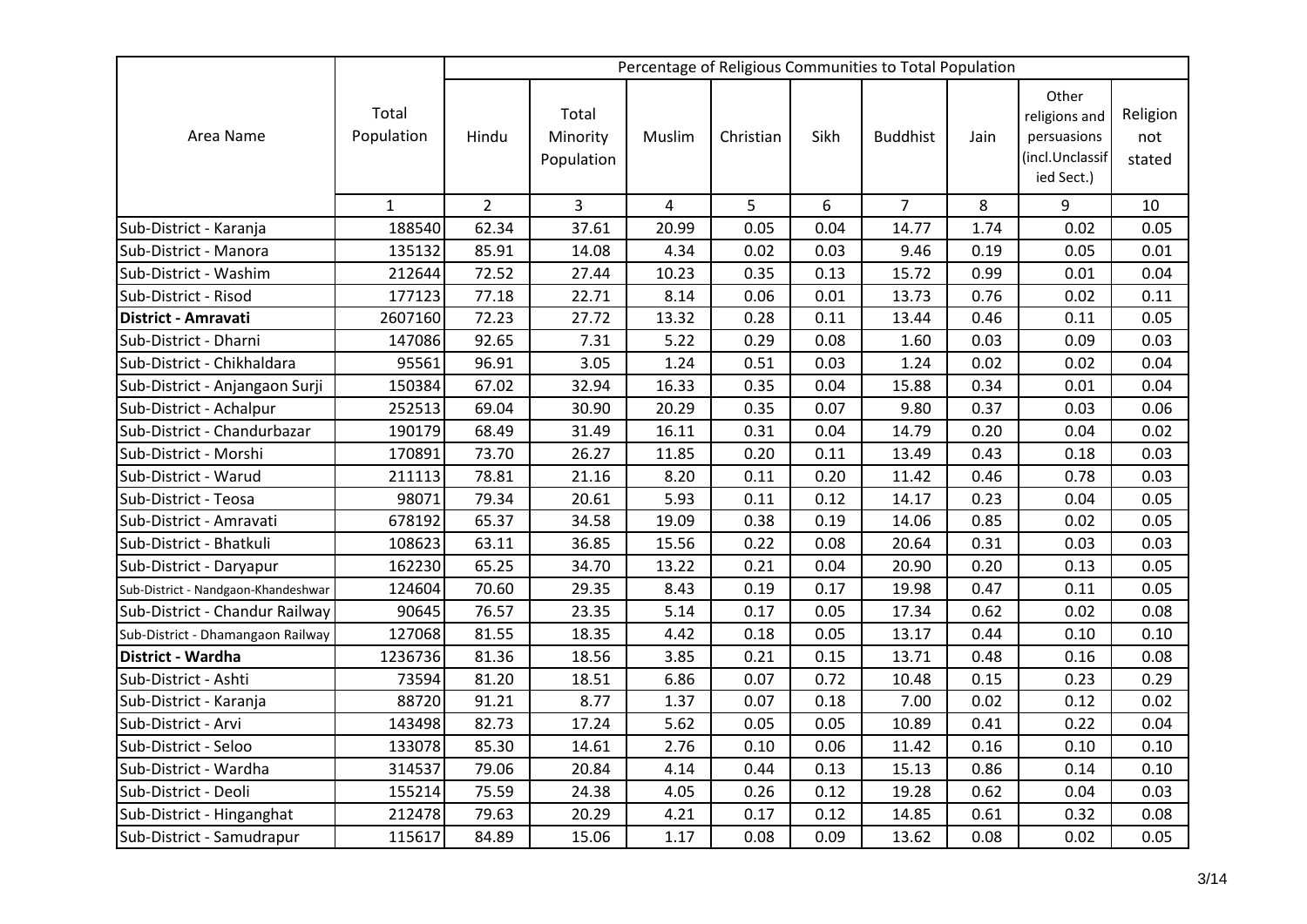|                               |                     |                |                                 |                |           |      | Percentage of Religious Communities to Total Population |      |                                                                        |                           |
|-------------------------------|---------------------|----------------|---------------------------------|----------------|-----------|------|---------------------------------------------------------|------|------------------------------------------------------------------------|---------------------------|
| Area Name                     | Total<br>Population | Hindu          | Total<br>Minority<br>Population | Muslim         | Christian | Sikh | <b>Buddhist</b>                                         | Jain | Other<br>religions and<br>persuasions<br>(incl.Unclassif<br>ied Sect.) | Religion<br>not<br>stated |
|                               | $\mathbf{1}$        | $\overline{2}$ | 3                               | $\overline{a}$ | 5         | 6    | $\overline{7}$                                          | 8    | 9                                                                      | 10                        |
| <b>District - Nagpur</b>      | 4067637             | 75.98          | 23.96                           | 7.29           | 0.78      | 0.48 | 14.49                                                   | 0.56 | 0.36                                                                   | 0.06                      |
| Sub-District - Narkhed        | 143512              | 84.37          | 15.55                           | 3.56           | 0.06      | 0.13 | 11.54                                                   | 0.15 | 0.11                                                                   | 0.08                      |
| Sub-District - Katol          | 155668              | 84.35          | 15.62                           | 3.81           | 0.09      | 0.17 | 11.21                                                   | 0.26 | 0.08                                                                   | 0.03                      |
| Sub-District - Kalameshwar    | 114400              | 86.03          | 13.96                           | 2.58           | 0.14      | 0.25 | 10.88                                                   | 0.06 | 0.05                                                                   | 0.01                      |
| Sub-District - Savner         | 223165              | 82.19          | 17.78                           | 4.35           | 0.27      | 0.09 | 12.79                                                   | 0.18 | 0.10                                                                   | 0.02                      |
| Sub-District - Parseoni       | 141731              | 84.84          | 15.07                           | 2.58           | 0.40      | 0.26 | 11.52                                                   | 0.26 | 0.04                                                                   | 0.09                      |
| Sub-District - Ramtek         | 151626              | 83.05          | 16.84                           | 2.13           | 0.31      | 0.09 | 8.07                                                    | 0.29 | 5.96                                                                   | 0.11                      |
| Sub-District - Mauda          | 135627              | 89.64          | 10.33                           | 1.12           | 0.19      | 0.05 | 8.48                                                    | 0.06 | 0.44                                                                   | 0.04                      |
| Sub-District - Kamptee        | 209003              | 63.43          | 36.52                           | 17.90          | 0.56      | 0.35 | 17.42                                                   | 0.18 | 0.10                                                                   | 0.05                      |
| Sub-District - Nagpur (Rural) | 199401              | 79.42          | 20.52                           | 2.14           | 0.74      | 0.37 | 16.97                                                   | 0.20 | 0.09                                                                   | 0.06                      |
| Sub-District - Nagpur (Urban) | 2052066             | 70.92          | 29.01                           | 10.39          | 1.22      | 0.77 | 15.51                                                   | 0.94 | 0.17                                                                   | 0.07                      |
| Sub-District - Hingna         | 185115              | 84.69          | 15.27                           | 2.19           | 0.30      | 0.22 | 12.42                                                   | 0.07 | 0.07                                                                   | 0.04                      |
| Sub-District - Umred          | 146843              | 81.05          | 18.87                           | 2.39           | 0.55      | 0.19 | 15.50                                                   | 0.09 | 0.15                                                                   | 0.08                      |
| Sub-District - Kuhi           | 126316              | 79.83          | 20.10                           | 1.01           | 0.13      | 0.02 | 18.85                                                   | 0.05 | 0.04                                                                   | 0.07                      |
| Sub-District - Bhiwapur       | 83164               | 79.00          | 20.95                           | 1.00           | 0.11      | 0.17 | 19.33                                                   | 0.16 | 0.18                                                                   | 0.05                      |
| District - Bhandara           | 1136146             | 83.92          | 16.03                           | 2.05           | 0.16      | 0.07 | 12.72                                                   | 0.09 | 0.94                                                                   | 0.05                      |
| Sub-District - Tumsar         | 213843              | 89.00          | 10.97                           | 2.25           | 0.20      | 0.02 | 6.88                                                    | 0.13 | 1.50                                                                   | 0.04                      |
| Sub-District - Mohadi         | 144621              | 88.03          | 11.79                           | 1.44           | 0.11      | 0.09 | 6.60                                                    | 0.04 | 3.51                                                                   | 0.18                      |
| Sub-District - Bhandara       | 261645              | 82.13          | 17.85                           | 3.89           | 0.32      | 0.12 | 13.21                                                   | 0.14 | 0.18                                                                   | 0.02                      |
| Sub-District - Sakoli         | 129475              | 83.50          | 16.46                           | 1.12           | 0.09      | 0.02 | 14.51                                                   | 0.06 | 0.66                                                                   | 0.04                      |
| Sub-District - Lakhani        | 121740              | 84.20          | 15.75                           | 1.29           | 0.07      | 0.03 | 14.19                                                   | 0.05 | 0.13                                                                   | 0.04                      |
| Sub-District - Pauni          | 151487              | 78.82          | 21.15                           | 1.71           | 0.08      | 0.09 | 19.08                                                   | 0.05 | 0.13                                                                   | 0.03                      |
| Sub-District - Lakhandur      | 113335              | 80.28          | 19.71                           | 0.58           | 0.08      | 0.06 | 18.32                                                   | 0.04 | 0.62                                                                   | 0.01                      |
| District - Gondiya            | 1200707             | 86.77          | 13.18                           | 1.83           | 0.11      | 0.15 | 9.96                                                    | 0.12 | 1.02                                                                   | 0.05                      |
| Sub-District - Tirora         | 165516              | 90.68          | 9.26                            | 1.48           | 0.04      | 0.02 | 7.03                                                    | 0.02 | 0.67                                                                   | 0.05                      |
| Sub-District - Goregaon       | 116685              | 90.87          | 9.10                            | 1.00           | 0.05      | 0.03 | 7.55                                                    | 0.03 | 0.43                                                                   | 0.04                      |
| Sub-District - Gondiya        | 371746              | 84.66          | 15.29                           | 3.29           | 0.25      | 0.30 | 10.78                                                   | 0.28 | 0.40                                                                   | 0.05                      |
| Sub-District - Amgaon         | 122504              | 90.74          | 9.21                            | 1.15           | 0.04      | 0.06 | 7.55                                                    | 0.06 | 0.35                                                                   | 0.04                      |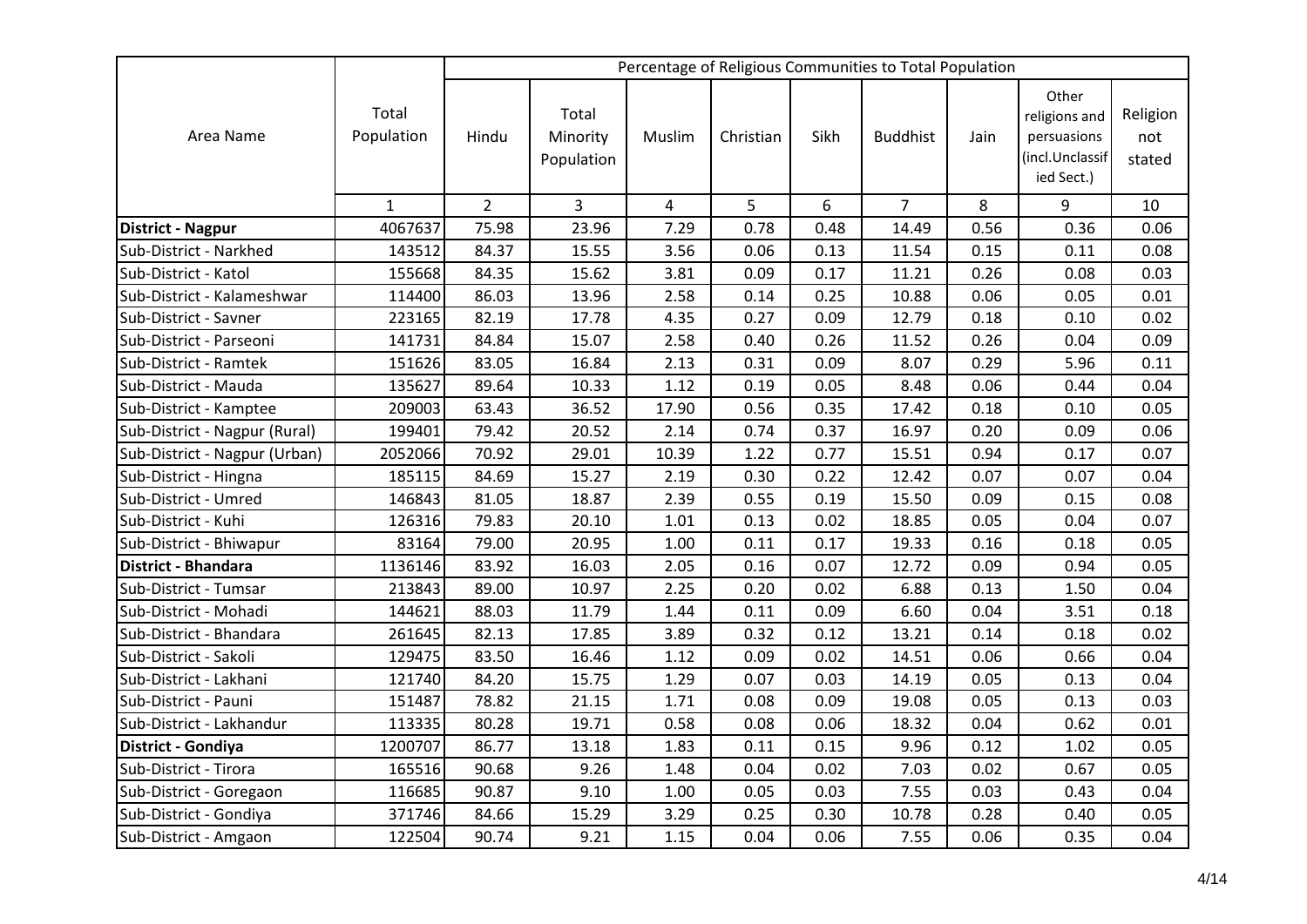|                                   |                     |                |                                 |        |           |      | Percentage of Religious Communities to Total Population |      |                                                                        |                           |
|-----------------------------------|---------------------|----------------|---------------------------------|--------|-----------|------|---------------------------------------------------------|------|------------------------------------------------------------------------|---------------------------|
| Area Name                         | Total<br>Population | Hindu          | Total<br>Minority<br>Population | Muslim | Christian | Sikh | <b>Buddhist</b>                                         | Jain | Other<br>religions and<br>persuasions<br>(incl.Unclassif<br>ied Sect.) | Religion<br>not<br>stated |
|                                   | $\mathbf{1}$        | $\overline{2}$ | 3                               | 4      | 5         | 6    | $\overline{7}$                                          | 8    | 9                                                                      | 10                        |
| Sub-District - Salekasa           | 77690               | 90.54          | 9.41                            | 0.41   | 0.02      | 0.07 | 4.31                                                    | 0.09 | 4.50                                                                   | 0.04                      |
| Sub-District - Sadak-Arjuni       | 107493              | 86.83          | 13.10                           | 1.23   | 0.04      | 0.03 | 10.27                                                   | 0.03 | 1.50                                                                   | 0.07                      |
| Sub-District - Arjuni Morgaon     | 136980              | 78.75          | 21.19                           | 0.85   | 0.06      | 0.05 | 19.27                                                   | 0.04 | 0.91                                                                   | 0.07                      |
| Sub-District - Deori              | 102093              | 86.43          | 13.52                           | 1.89   | 0.03      | 0.32 | 8.88                                                    | 0.14 | 2.26                                                                   | 0.05                      |
| District - Gadchiroli             | 970294              | 84.37          | 14.90                           | 1.79   | 0.35      | 0.06 | 8.04                                                    | 0.04 | 4.62                                                                   | 0.73                      |
| Sub-District - Desaiganj (Vadasa) | 76154               | 72.56          | 20.66                           | 5.10   | 0.05      | 0.18 | 14.98                                                   | 0.09 | 0.25                                                                   | 6.79                      |
| Sub-District - Armori             | 90846               | 87.39          | 12.06                           | 1.06   | 0.06      | 0.13 | 9.75                                                    | 0.04 | 1.03                                                                   | 0.56                      |
| Sub-District - Kurkheda           | 77936               | 85.46          | 14.51                           | 1.95   | 0.03      | 0.01 | 9.65                                                    | 0.02 | 2.85                                                                   | 0.03                      |
| Sub-District - Korchi             | 40736               | 90.88          | 8.65                            | 0.88   | 0.02      | 0.04 | 7.40                                                    | 0.00 | 0.32                                                                   | 0.47                      |
| Sub-District - Dhanora            | 77346               | 62.09          | 37.81                           | 0.99   | 0.69      | 0.03 | 4.02                                                    | 0.02 | 32.05                                                                  | 0.10                      |
| Sub-District - Gadchiroli         | 126313              | 84.46          | 15.49                           | 2.52   | 0.25      | 0.08 | 11.23                                                   | 0.09 | 1.32                                                                   | 0.05                      |
| Sub-District - Chamorshi          | 165514              | 90.65          | 9.24                            | 0.58   | 0.10      | 0.06 | 8.08                                                    | 0.05 | 0.36                                                                   | 0.11                      |
| Sub-District - Mulchera           | 39611               | 82.75          | 16.88                           | 0.25   | 0.28      | 0.02 | 4.39                                                    | 0.01 | 11.93                                                                  | 0.36                      |
| Sub-District - Etapalli           | 70627               | 92.20          | 7.60                            | 0.48   | 1.89      | 0.02 | 2.18                                                    | 0.01 | 3.01                                                                   | 0.20                      |
| Sub-District - Bhamragad          | 31679               | 86.11          | 13.83                           | 0.75   | 0.62      | 0.03 | 2.62                                                    | 0.02 | 9.79                                                                   | 0.06                      |
| Sub-District - Aheri              | 103759              | 86.61          | 12.98                           | 3.11   | 0.40      | 0.05 | 8.01                                                    | 0.02 | 1.40                                                                   | 0.41                      |
| Sub-District - Sironcha           | 69773               | 86.82          | 13.05                           | 2.59   | 0.34      | 0.01 | 6.00                                                    | 0.00 | 4.11                                                                   | 0.12                      |
| District - Chandrapur             | 2071101             | 81.12          | 18.76                           | 3.67   | 0.55      | 0.24 | 13.23                                                   | 0.20 | 0.87                                                                   | 0.12                      |
| Sub-District - Warora             | 165843              | 88.30          | 11.59                           | 2.83   | 0.14      | 0.06 | 7.37                                                    | 0.62 | 0.57                                                                   | 0.12                      |
| Sub-District - Chimur             | 156772              | 81.61          | 18.27                           | 1.59   | 0.10      | 0.09 | 15.81                                                   | 0.06 | 0.62                                                                   | 0.12                      |
| Sub-District - Nagbhir            | 124425              | 83.90          | 16.08                           | 2.57   | 0.09      | 0.07 | 13.03                                                   | 0.03 | 0.29                                                                   | 0.02                      |
| Sub-District - Brahmapuri         | 153486              | 81.80          | 18.05                           | 1.02   | 0.16      | 0.16 | 15.75                                                   | 0.07 | 0.88                                                                   | 0.15                      |
| Sub-District - Sawali             | 104686              | 86.67          | 12.71                           | 0.28   | 0.08      | 0.04 | 11.33                                                   | 0.04 | 0.94                                                                   | 0.62                      |
| Sub-District - Sindewahi          | 106275              | 84.73          | 15.24                           | 1.45   | 0.06      | 0.12 | 12.48                                                   | 0.07 | 1.06                                                                   | 0.03                      |
| Sub-District - Bhadravati         | 156995              | 82.62          | 17.33                           | 2.82   | 0.54      | 0.18 | 12.67                                                   | 0.15 | 0.97                                                                   | 0.06                      |
| Sub-District - Chandrapur         | 440897              | 72.51          | 27.41                           | 7.24   | 1.23      | 0.43 | 16.42                                                   | 0.44 | 1.63                                                                   | 0.08                      |
| Sub-District - Mul                | 110109              | 85.44          | 14.45                           | 1.59   | 0.15      | 0.13 | 11.89                                                   | 0.07 | 0.62                                                                   | 0.11                      |
| Sub-District - Pombhurna          | 47906               | 88.47          | 11.43                           | 0.63   | 0.07      | 0.01 | 10.04                                                   | 0.00 | 0.68                                                                   | 0.10                      |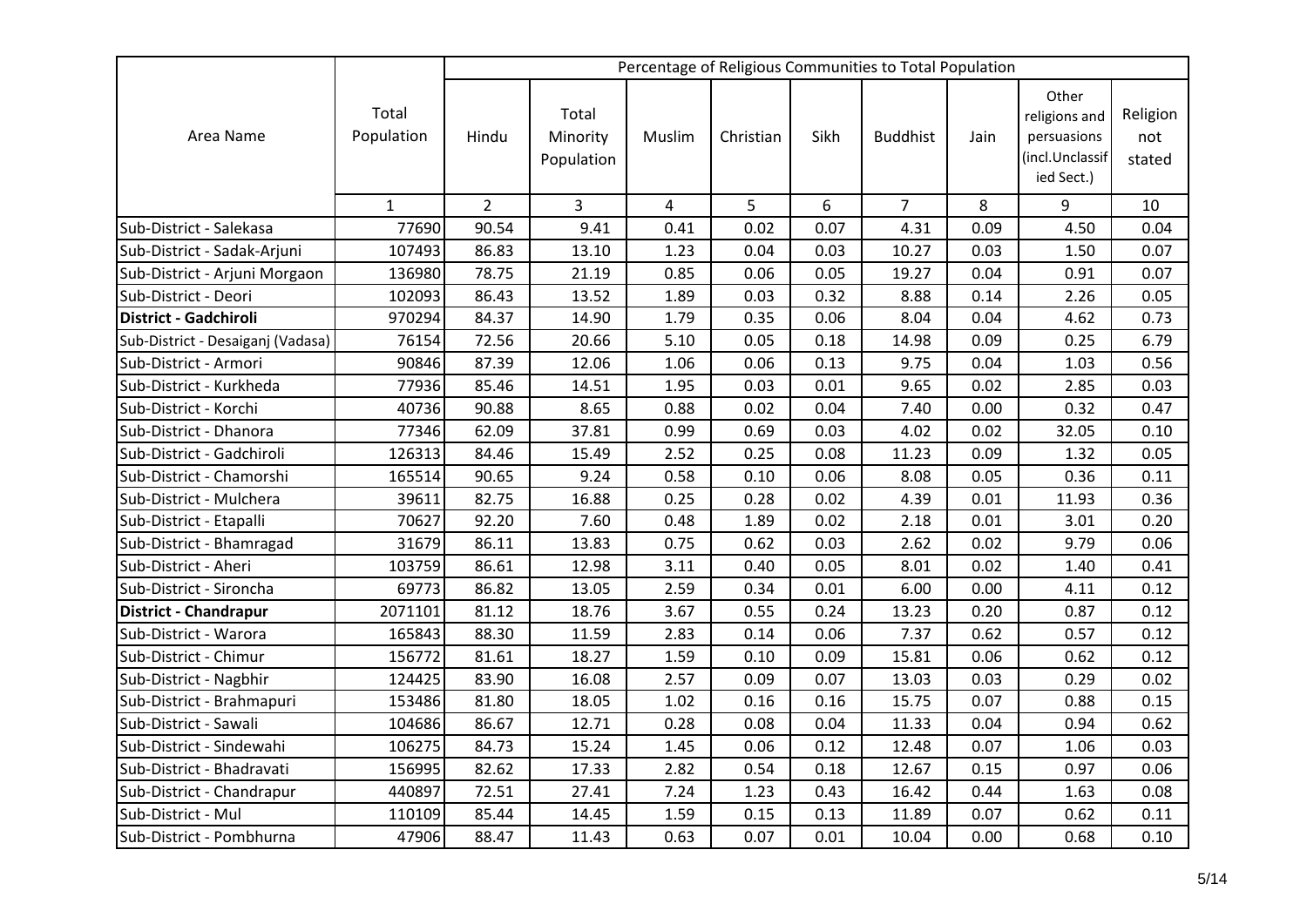|                             |                     |                |                                 |        |           |      | Percentage of Religious Communities to Total Population |      |                                                                        |                           |
|-----------------------------|---------------------|----------------|---------------------------------|--------|-----------|------|---------------------------------------------------------|------|------------------------------------------------------------------------|---------------------------|
| Area Name                   | Total<br>Population | Hindu          | Total<br>Minority<br>Population | Muslim | Christian | Sikh | <b>Buddhist</b>                                         | Jain | Other<br>religions and<br>persuasions<br>(incl.Unclassif<br>ied Sect.) | Religion<br>not<br>stated |
|                             | $\mathbf{1}$        | $\overline{2}$ | 3                               | 4      | 5         | 6    | $\overline{7}$                                          | 8    | 9                                                                      | 10                        |
| Sub-District - Ballarpur    | 133722              | 70.86          | 29.09                           | 8.34   | 1.56      | 0.92 | 17.31                                                   | 0.14 | 0.81                                                                   | 0.05                      |
| Sub-District - Korpana      | 143210              | 87.09          | 12.79                           | 3.45   | 0.55      | 0.10 | 7.81                                                    | 0.09 | 0.79                                                                   | 0.12                      |
| Sub-District - Rajura       | 152216              | 84.25          | 15.63                           | 4.68   | 0.58      | 0.23 | 9.89                                                    | 0.07 | 0.18                                                                   | 0.12                      |
| Sub-District - Gondpipri    | 74559               | 82.39          | 17.56                           | 0.87   | 0.24      | 0.13 | 16.04                                                   | 0.08 | 0.21                                                                   | 0.05                      |
| <b>District - Yavatmal</b>  | 2458271             | 81.33          | 18.55                           | 8.01   | 0.16      | 0.07 | 9.02                                                    | 0.45 | 0.84                                                                   | 0.12                      |
| Sub-District - Ner          | 110762              | 70.54          | 29.40                           | 12.05  | 0.07      | 0.01 | 16.62                                                   | 0.58 | 0.07                                                                   | 0.06                      |
| Sub-District - Babulgaon    | 89153               | 81.40          | 18.54                           | 6.81   | 0.06      | 0.03 | 10.60                                                   | 0.52 | 0.53                                                                   | 0.06                      |
| Sub-District - Kalamb       | 95830               | 85.39          | 14.51                           | 3.69   | 0.08      | 0.03 | 9.43                                                    | 0.21 | 1.07                                                                   | 0.10                      |
| Sub-District - Yavatmal     | 335967              | 79.17          | 20.72                           | 8.46   | 0.44      | 0.12 | 10.54                                                   | 0.84 | 0.31                                                                   | 0.11                      |
| Sub-District - Darwha       | 173480              | 78.38          | 21.60                           | 11.72  | 0.08      | 0.02 | 9.34                                                    | 0.35 | 0.09                                                                   | 0.02                      |
| Sub-District - Digras       | 134928              | 77.55          | 22.43                           | 15.50  | 0.05      | 0.02 | 6.41                                                    | 0.44 | 0.01                                                                   | 0.02                      |
| Sub-District - Pusad        | 285458              | 75.31          | 24.62                           | 11.70  | 0.10      | 0.05 | 11.80                                                   | 0.76 | 0.21                                                                   | 0.07                      |
| Sub-District - Umarkhed     | 222818              | 76.12          | 23.82                           | 10.66  | 0.09      | 0.04 | 12.14                                                   | 0.45 | 0.44                                                                   | 0.06                      |
| Sub-District - Mahagaon     | 158230              | 83.55          | 15.77                           | 6.37   | 0.05      | 0.03 | 9.07                                                    | 0.11 | 0.14                                                                   | 0.68                      |
| Sub-District - Arni         | 139861              | 83.87          | 16.06                           | 7.09   | 0.07      | 0.05 | 7.94                                                    | 0.25 | 0.66                                                                   | 0.07                      |
| Sub-District - Ghatanji     | 125214              | 87.36          | 12.48                           | 3.35   | 0.05      | 0.09 | 6.75                                                    | 0.07 | 2.16                                                                   | 0.17                      |
| Sub-District - Kelapur      | 140907              | 86.77          | 13.18                           | 6.03   | 0.34      | 0.22 | 3.30                                                    | 0.19 | 3.11                                                                   | 0.05                      |
| Sub-District - Ralegaon     | 104832              | 90.62          | 9.21                            | 1.75   | 0.04      | 0.03 | 6.16                                                    | 0.41 | 0.82                                                                   | 0.17                      |
| Sub-District - Maregaon     | 74879               | 92.42          | 7.46                            | 1.69   | 0.08      | 0.04 | 4.52                                                    | 0.12 | 1.00                                                                   | 0.12                      |
| Sub-District - Zari-Jamani  | 72239               | 86.96          | 12.91                           | 2.33   | 0.15      | 0.02 | 2.74                                                    | 0.14 | 7.53                                                                   | 0.13                      |
| Sub-District - Wani         | 193713              | 86.44          | 13.48                           | 4.99   | 0.36      | 0.12 | 6.98                                                    | 0.57 | 0.46                                                                   | 0.08                      |
| <b>District - Nanded</b>    | 2876259             | 75.17          | 24.68                           | 13.39  | 0.13      | 0.44 | 10.51                                                   | 0.17 | 0.04                                                                   | 0.15                      |
| Sub-District - Mahoor       | 86782               | 81.03          | 18.83                           | 10.36  | 0.10      | 0.05 | 7.64                                                    | 0.03 | 0.64                                                                   | 0.15                      |
| Sub-District - Kinwat       | 210630              | 84.00          | 15.87                           | 8.94   | 0.06      | 0.16 | 6.59                                                    | 0.03 | 0.08                                                                   | 0.13                      |
| Sub-District - Himayatnagar | 88924               | 77.29          | 22.69                           | 11.66  | 0.05      | 0.03 | 10.76                                                   | 0.16 | 0.03                                                                   | 0.02                      |
| Sub-District - Hadgaon      | 224354              | 77.46          | 22.46                           | 6.10   | 0.10      | 0.05 | 16.01                                                   | 0.18 | 0.01                                                                   | 0.09                      |
| Sub-District - Ardhapur     | 98755               | 71.86          | 27.93                           | 13.26  | 0.11      | 0.27 | 14.17                                                   | 0.09 | 0.03                                                                   | 0.21                      |
| Sub-District - Nanded       | 598969              | 54.50          | 45.32                           | 26.52  | 0.35      | 1.72 | 16.20                                                   | 0.49 | 0.04                                                                   | 0.18                      |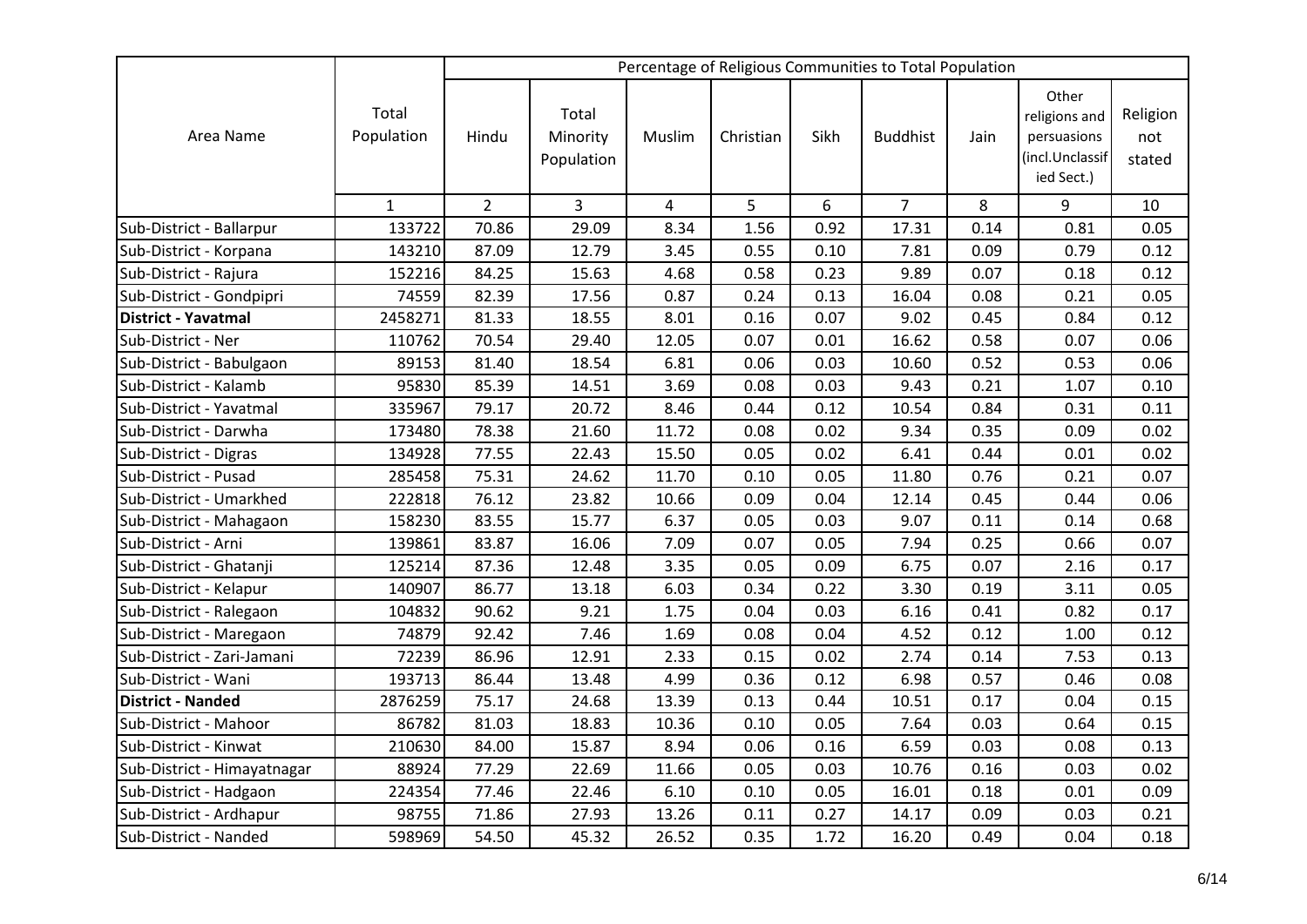|                                    |                     |                |                                 |            |           |      | Percentage of Religious Communities to Total Population |      |                                                                        |                           |
|------------------------------------|---------------------|----------------|---------------------------------|------------|-----------|------|---------------------------------------------------------|------|------------------------------------------------------------------------|---------------------------|
| Area Name                          | Total<br>Population | Hindu          | Total<br>Minority<br>Population | Muslim     | Christian | Sikh | <b>Buddhist</b>                                         | Jain | Other<br>religions and<br>persuasions<br>(incl.Unclassif<br>ied Sect.) | Religion<br>not<br>stated |
|                                    | $\mathbf{1}$        | $\overline{2}$ | 3                               | $\sqrt{4}$ | 5         | 6    | $\overline{7}$                                          | 8    | 9                                                                      | 10                        |
| Sub-District - Mudkhed             | 97286               | 75.52          | 24.44                           | 10.21      | 0.12      | 0.42 | 13.48                                                   | 0.21 | 0.01                                                                   | 0.03                      |
| Sub-District - Bhokar              | 119229              | 81.54          | 18.37                           | 9.22       | 0.06      | 0.10 | 8.89                                                    | 0.09 | 0.01                                                                   | 0.09                      |
| Sub-District - Umri                | 86206               | 82.04          | 17.75                           | 7.11       | 0.03      | 0.06 | 10.40                                                   | 0.13 | 0.00                                                                   | 0.22                      |
| Sub-District - Dharmabad           | 86362               | 74.39          | 25.54                           | 15.67      | 0.04      | 0.08 | 9.52                                                    | 0.21 | 0.01                                                                   | 0.08                      |
| Sub-District - Biloli              | 155318              | 78.90          | 20.92                           | 14.66      | 0.05      | 0.10 | 6.07                                                    | 0.03 | 0.01                                                                   | 0.17                      |
| Sub-District - Naigaon (Khairgaon) | 161134              | 82.48          | 17.30                           | 10.00      | 0.07      | 0.11 | 7.08                                                    | 0.03 | 0.01                                                                   | 0.23                      |
| Sub-District - Loha                | 207306              | 83.19          | 16.67                           | 5.82       | 0.07      | 0.10 | 10.51                                                   | 0.17 | 0.00                                                                   | 0.14                      |
| Sub-District - Kandhar             | 211347              | 81.88          | 18.02                           | 9.84       | 0.05      | 0.04 | 8.06                                                    | 0.04 | 0.00                                                                   | 0.10                      |
| Sub-District - Mukhed              | 243030              | 85.82          | 13.99                           | 8.82       | 0.04      | 0.06 | 5.03                                                    | 0.04 | 0.00                                                                   | 0.18                      |
| Sub-District - Deglur              | 200627              | 79.68          | 20.10                           | 13.72      | 0.12      | 0.07 | 6.14                                                    | 0.05 | 0.00                                                                   | 0.22                      |
| District - Hingoli                 | 987160              | 73.84          | 26.08                           | 10.45      | 0.05      | 0.05 | 14.99                                                   | 0.53 | 0.01                                                                   | 0.08                      |
| Sub-District - Sengaon             | 169247              | 78.44          | 21.37                           | 5.09       | 0.03      | 0.01 | 15.73                                                   | 0.49 | 0.01                                                                   | 0.19                      |
| Sub-District - Hingoli             | 211254              | 68.23          | 31.72                           | 14.73      | 0.08      | 0.06 | 15.77                                                   | 1.06 | 0.03                                                                   | 0.04                      |
| Sub-District - Aundha (Nagnath)    | 152178              | 79.30          | 20.70                           | 7.27       | 0.03      | 0.06 | 12.78                                                   | 0.56 | 0.00                                                                   | 0.00                      |
| Sub-District - Kalamnuri           | 197392              | 72.91          | 27.03                           | 11.50      | 0.05      | 0.08 | 14.93                                                   | 0.47 | 0.00                                                                   | 0.06                      |
| Sub-District - Basmath             | 257089              | 72.89          | 27.00                           | 11.55      | 0.05      | 0.03 | 15.20                                                   | 0.16 | 0.01                                                                   | 0.11                      |
| District - Parbhani                | 1527715             | 73.39          | 26.53                           | 15.97      | 0.09      | 0.05 | 10.03                                                   | 0.37 | 0.02                                                                   | 0.07                      |
| Sub-District - Sailu               | 139352              | 77.06          | 22.85                           | 12.82      | 0.07      | 0.05 | 9.41                                                    | 0.49 | 0.02                                                                   | 0.09                      |
| Sub-District - Jintur              | 234405              | 73.91          | 26.02                           | 14.09      | 0.05      | 0.02 | 11.38                                                   | 0.46 | 0.03                                                                   | 0.07                      |
| Sub-District - Parbhani            | 460778              | 62.45          | 37.48                           | 25.06      | 0.15      | 0.10 | 11.55                                                   | 0.60 | 0.03                                                                   | 0.07                      |
| Sub-District - Manwath             | 97024               | 79.38          | 20.59                           | 11.82      | 0.03      | 0.08 | 8.33                                                    | 0.33 | 0.00                                                                   | 0.03                      |
| Sub-District - Pathri              | 110218              | 73.85          | 26.04                           | 18.10      | 0.03      | 0.03 | 7.78                                                    | 0.10 | 0.00                                                                   | 0.10                      |
| Sub-District - Sonpeth             | 66748               | 84.28          | 15.59                           | 9.41       | 0.02      | 0.10 | 5.90                                                    | 0.12 | 0.03                                                                   | 0.13                      |
| Sub-District - Gangakhed           | 164080              | 83.58          | 16.40                           | 10.38      | 0.03      | 0.01 | 5.80                                                    | 0.16 | 0.02                                                                   | 0.01                      |
| Sub-District - Palam               | 92804               | 85.88          | 14.01                           | 8.68       | 0.03      | 0.02 | 5.21                                                    | 0.06 | 0.02                                                                   | 0.11                      |
| Sub-District - Purna               | 162306              | 74.76          | 25.15                           | 9.11       | 0.21      | 0.01 | 15.58                                                   | 0.22 | 0.02                                                                   | 0.09                      |
| District - Jalna                   | 1612980             | 77.81          | 22.07                           | 13.11      | 0.77      | 0.09 | 7.50                                                    | 0.56 | 0.03                                                                   | 0.12                      |
| Sub-District - Bhokardan           | 256191              | 80.98          | 18.92                           | 13.14      | 0.10      | 0.05 | 5.33                                                    | 0.30 | 0.01                                                                   | 0.09                      |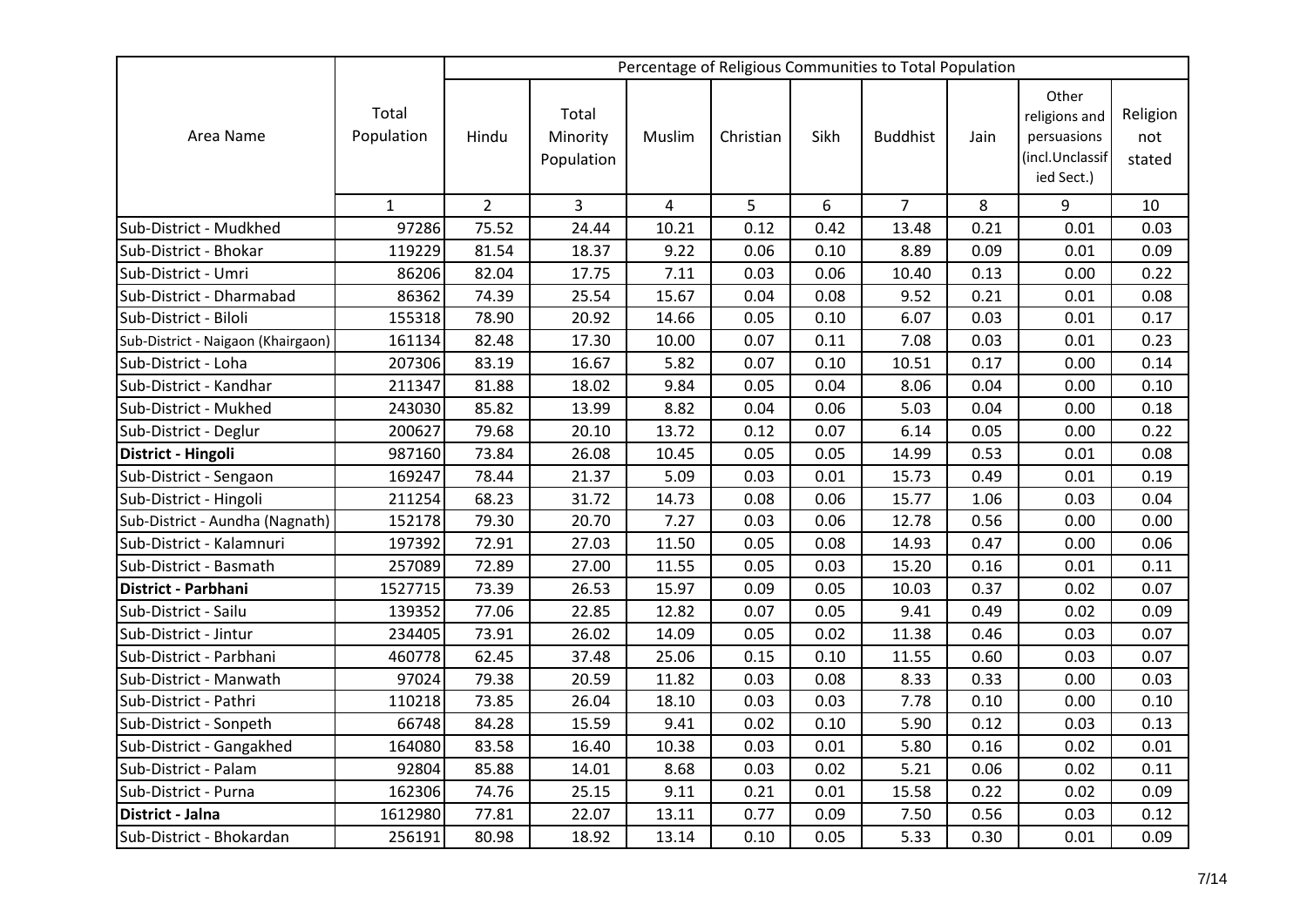|                              |                     |                |                                 |                |           |      | Percentage of Religious Communities to Total Population |      |                                                                        |                           |
|------------------------------|---------------------|----------------|---------------------------------|----------------|-----------|------|---------------------------------------------------------|------|------------------------------------------------------------------------|---------------------------|
| Area Name                    | Total<br>Population | Hindu          | Total<br>Minority<br>Population | Muslim         | Christian | Sikh | <b>Buddhist</b>                                         | Jain | Other<br>religions and<br>persuasions<br>(incl.Unclassif<br>ied Sect.) | Religion<br>not<br>stated |
|                              | $\mathbf{1}$        | $\overline{2}$ | 3                               | $\overline{4}$ | 5         | 6    | $\overline{7}$                                          | 8    | 9                                                                      | 10                        |
| Sub-District - Jafferabad    | 137345              | 79.18          | 20.76                           | 11.41          | 0.12      | 0.03 | 9.09                                                    | 0.10 | 0.01                                                                   | 0.06                      |
| Sub-District - Jalna         | 432129              | 69.59          | 30.23                           | 17.35          | 2.16      | 0.16 | 9.37                                                    | 1.14 | 0.05                                                                   | 0.17                      |
| Sub-District - Badnapur      | 131362              | 79.85          | 19.99                           | 11.72          | 0.86      | 0.05 | 7.20                                                    | 0.17 | 0.00                                                                   | 0.15                      |
| Sub-District - Ambad         | 207142              | 83.21          | 16.72                           | 10.85          | 0.45      | 0.05 | 4.54                                                    | 0.81 | 0.01                                                                   | 0.07                      |
| Sub-District - Ghansawangi   | 173082              | 82.83          | 16.99                           | 11.34          | 0.18      | 0.07 | 5.12                                                    | 0.25 | 0.01                                                                   | 0.18                      |
| Sub-District - Partur        | 145495              | 76.57          | 23.36                           | 14.71          | 0.12      | 0.18 | 7.87                                                    | 0.38 | 0.09                                                                   | 0.07                      |
| Sub-District - Mantha        | 130234              | 81.44          | 18.47                           | 6.38           | 0.12      | 0.06 | 11.70                                                   | 0.19 | 0.03                                                                   | 0.09                      |
| District - Aurangabad        | 2897013             | 70.08          | 29.85                           | 19.66          | 0.54      | 0.15 | 8.53                                                    | 0.92 | 0.04                                                                   | 0.08                      |
| Sub-District - Kannad        | 291267              | 80.50          | 19.42                           | 14.74          | 0.06      | 0.04 | 4.03                                                    | 0.54 | 0.01                                                                   | 0.08                      |
| Sub-District - Soegaon       | 90142               | 78.11          | 21.85                           | 15.84          | 0.10      | 0.07 | 5.61                                                    | 0.20 | 0.04                                                                   | 0.05                      |
| Sub-District - Sillod        | 291056              | 71.14          | 28.80                           | 23.51          | 0.11      | 0.04 | 4.68                                                    | 0.44 | 0.01                                                                   | 0.07                      |
| Sub-District - Phulambri     | 131327              | 84.06          | 15.90                           | 10.81          | 0.06      | 0.05 | 4.67                                                    | 0.33 | 0.00                                                                   | 0.04                      |
| Sub-District - Aurangabad    | 1165567             | 57.76          | 42.16                           | 25.53          | 1.04      | 0.31 | 13.71                                                   | 1.49 | 0.08                                                                   | 0.08                      |
| Sub-District - Khuldabad     | 101500              | 74.00          | 25.92                           | 21.17          | 0.06      | 0.04 | 4.12                                                    | 0.53 | 0.00                                                                   | 0.09                      |
| Sub-District - Vaijapur      | 259601              | 84.88          | 15.05                           | 9.80           | 0.18      | 0.06 | 4.24                                                    | 0.77 | 0.01                                                                   | 0.07                      |
| Sub-District - Gangapur      | 279197              | 76.37          | 23.52                           | 13.96          | 0.47      | 0.07 | 8.35                                                    | 0.66 | 0.01                                                                   | 0.12                      |
| Sub-District - Paithan       | 287356              | 78.63          | 21.32                           | 16.08          | 0.31      | 0.06 | 4.32                                                    | 0.54 | 0.01                                                                   | 0.05                      |
| District - Nashik            | 4993796             | 86.23          | 13.60                           | 10.53          | 0.46      | 0.18 | 1.68                                                    | 0.70 | 0.05                                                                   | 0.17                      |
| Sub-District - Surgana       | 145135              | 98.77          | 1.04                            | 0.57           | 0.23      | 0.02 | 0.07                                                    | 0.04 | 0.11                                                                   | 0.19                      |
| Sub-District - Kalwan        | 165609              | 97.98          | 1.99                            | 1.08           | 0.22      | 0.02 | 0.54                                                    | 0.13 | 0.00                                                                   | 0.04                      |
| Sub-District - Deola         | 129988              | 98.00          | 1.90                            | 0.99           | 0.03      | 0.04 | 0.29                                                    | 0.51 | 0.03                                                                   | 0.10                      |
| Sub-District - Baglan        | 311395              | 96.10          | 3.33                            | 2.46           | 0.04      | 0.04 | 0.44                                                    | 0.34 | 0.01                                                                   | 0.57                      |
| Sub-District - Malegaon      | 789230              | 54.79          | 45.01                           | 42.52          | 0.15      | 0.08 | 1.47                                                    | 0.75 | 0.04                                                                   | 0.19                      |
| Sub-District - Nandgaon      | 236319              | 85.86          | 14.07                           | 8.09           | 1.05      | 0.18 | 3.20                                                    | 1.49 | 0.05                                                                   | 0.08                      |
| Sub-District - Chandvad      | 205189              | 95.06          | 4.53                            | 2.69           | 0.03      | 0.08 | 1.15                                                    | 0.56 | 0.01                                                                   | 0.41                      |
| Sub-District - Dindori       | 264727              | 97.21          | 2.64                            | 1.09           | 0.04      | 0.05 | 1.06                                                    | 0.40 | 0.01                                                                   | 0.15                      |
| Sub-District - Peint         | 96774               | 97.60          | 0.83                            | 0.58           | 0.15      | 0.02 | 0.07                                                    | 0.00 | 0.00                                                                   | 1.58                      |
| Sub-District - Trimbakeshwar | 136417              | 98.26          | 1.69                            | 1.00           | 0.08      | 0.02 | 0.55                                                    | 0.03 | 0.00                                                                   | 0.05                      |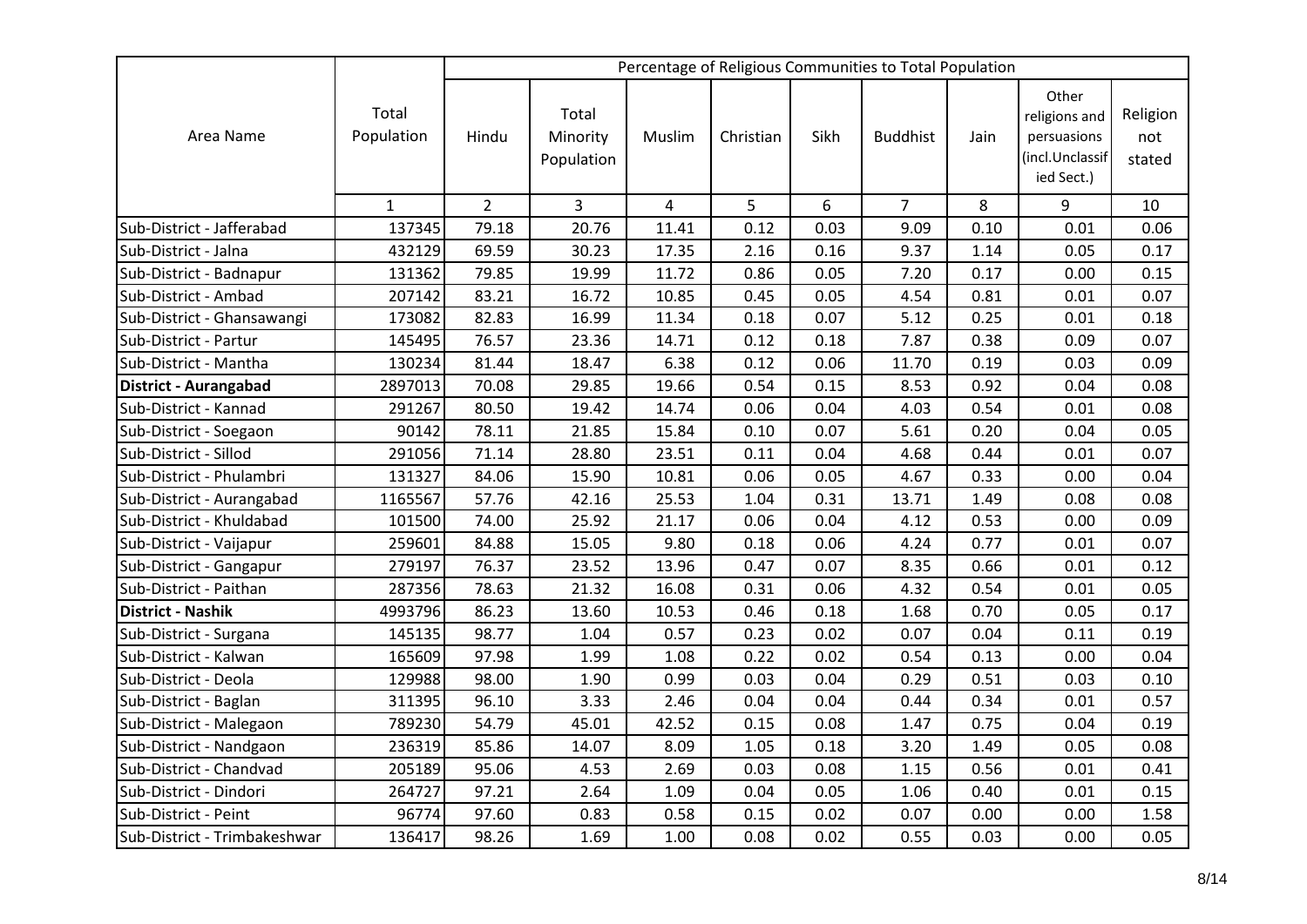|                            |                     |                |                                 |                |           |      | Percentage of Religious Communities to Total Population |      |                                                                        |                           |
|----------------------------|---------------------|----------------|---------------------------------|----------------|-----------|------|---------------------------------------------------------|------|------------------------------------------------------------------------|---------------------------|
| Area Name                  | Total<br>Population | Hindu          | Total<br>Minority<br>Population | Muslim         | Christian | Sikh | <b>Buddhist</b>                                         | Jain | Other<br>religions and<br>persuasions<br>(incl.Unclassif<br>ied Sect.) | Religion<br>not<br>stated |
|                            | $\mathbf{1}$        | $\overline{2}$ | 3                               | $\overline{a}$ | 5         | 6    | $\overline{7}$                                          | 8    | 9                                                                      | 10                        |
| Sub-District - Nashik      | 1317367             | 86.78          | 13.16                           | 7.29           | 1.19      | 0.46 | 3.03                                                    | 1.07 | 0.12                                                                   | 0.06                      |
| Sub-District - Igatpuri    | 228208              | 92.11          | 7.83                            | 3.38           | 0.34      | 0.09 | 2.99                                                    | 1.02 | 0.02                                                                   | 0.06                      |
| Sub-District - Sinnar      | 292075              | 96.62          | 3.25                            | 2.18           | 0.07      | 0.02 | 0.83                                                    | 0.14 | 0.01                                                                   | 0.13                      |
| Sub-District - Niphad      | 439842              | 93.33          | 6.65                            | 4.47           | 0.24      | 0.13 | 0.93                                                    | 0.86 | 0.02                                                                   | 0.02                      |
| Sub-District - Yevla       | 235521              | 89.86          | 10.09                           | 8.32           | 0.09      | 0.07 | 1.23                                                    | 0.37 | 0.01                                                                   | 0.05                      |
| <b>District - Thane</b>    | 8131849             | 80.01          | 19.95                           | 10.83          | 2.98      | 0.39 | 3.81                                                    | 1.84 | 0.11                                                                   | 0.04                      |
| Sub-District - Talasari    | 121217              | 96.12          | 3.79                            | 1.25           | 2.31      | 0.03 | 0.17                                                    | 0.00 | 0.02                                                                   | 0.09                      |
| Sub-District - Dahanu      | 331829              | 94.78          | 5.19                            | 2.94           | 0.85      | 0.08 | 0.27                                                    | 0.80 | 0.25                                                                   | 0.03                      |
| Sub-District - Vikramgad   | 114254              | 99.23          | 0.68                            | 0.43           | 0.04      | 0.01 | 0.18                                                    | 0.02 | 0.01                                                                   | 0.09                      |
| Sub-District - Jawhar      | 111039              | 96.90          | 3.08                            | 2.39           | 0.03      | 0.02 | 0.53                                                    | 0.04 | 0.06                                                                   | 0.02                      |
| Sub-District - Mokhada     | 67319               | 96.71          | 3.20                            | 1.87           | 0.01      | 0.01 | 1.29                                                    | 0.02 | 0.00                                                                   | 0.09                      |
| Sub-District - Vada        | 142753              | 95.39          | 4.59                            | 2.99           | 0.10      | 0.04 | 1.34                                                    | 0.12 | 0.00                                                                   | 0.02                      |
| Sub-District - Palghar     | 454635              | 91.91          | 8.06                            | 5.33           | 0.56      | 0.15 | 0.99                                                    | 0.97 | 0.05                                                                   | 0.03                      |
| Sub-District - Vasai       | 795863              | 76.08          | 23.88                           | 7.26           | 11.94     | 0.23 | 1.68                                                    | 2.60 | 0.16                                                                   | 0.04                      |
| Sub-District - Thane       | 2486941             | 76.12          | 23.85                           | 12.69          | 3.52      | 0.68 | 4.23                                                    | 2.60 | 0.14                                                                   | 0.03                      |
| Sub-District - Bhiwandi    | 945582              | 59.80          | 40.17                           | 35.76          | 0.21      | 0.07 | 2.22                                                    | 1.87 | 0.04                                                                   | 0.03                      |
| Sub-District - Shahapur    | 273304              | 92.94          | 7.03                            | 2.59           | 0.21      | 0.07 | 3.75                                                    | 0.27 | 0.15                                                                   | 0.04                      |
| Sub-District - Kalyan      | 1276614             | 82.99          | 16.97                           | 5.22           | 2.29      | 0.18 | 6.45                                                    | 2.73 | 0.11                                                                   | 0.04                      |
| Sub-District - Ulhasnagar  | 473731              | 84.04          | 15.92                           | 4.31           | 1.49      | 1.67 | 8.27                                                    | 0.13 | 0.06                                                                   | 0.04                      |
| Sub-District - Ambarnath   | 366501              | 82.28          | 17.63                           | 7.44           | 3.31      | 0.23 | 5.84                                                    | 0.67 | 0.14                                                                   | 0.09                      |
| Sub-District - Murbad      | 170267              | 92.89          | 7.04                            | 2.14           | 0.12      | 0.03 | 4.55                                                    | 0.19 | 0.01                                                                   | 0.07                      |
| District - Mumbai Suburban | 8640419             | 68.90          | 31.06                           | 17.23          | 3.94      | 0.62 | 5.37                                                    | 3.70 | 0.21                                                                   | 0.03                      |
| District - Mumbai          | 3338031             | 63.50          | 36.46                           | 22.00          | 3.18      | 0.49 | 4.84                                                    | 4.76 | 1.18                                                                   | 0.04                      |
| District - Raigarh         | 2207929             | 86.81          | 13.11                           | 7.70           | 0.46      | 0.20 | 4.22                                                    | 0.48 | 0.05                                                                   | 0.08                      |
| Sub-District - Uran        | 140351              | 91.19          | 8.77                            | 5.00           | 0.91      | 0.21 | 2.24                                                    | 0.39 | 0.03                                                                   | 0.03                      |
| Sub-District - Panvel      | 422522              | 86.89          | 13.02                           | 7.59           | 0.94      | 0.69 | 3.32                                                    | 0.42 | 0.06                                                                   | 0.08                      |
| Sub-District - Karjat      | 184420              | 88.46          | 11.44                           | 5.33           | 0.26      | 0.04 | 5.11                                                    | 0.64 | 0.06                                                                   | 0.10                      |
| Sub-District - Khalapur    | 183604              | 84.28          | 15.41                           | 6.69           | 0.81      | 0.27 | 6.81                                                    | 0.79 | 0.05                                                                   | 0.31                      |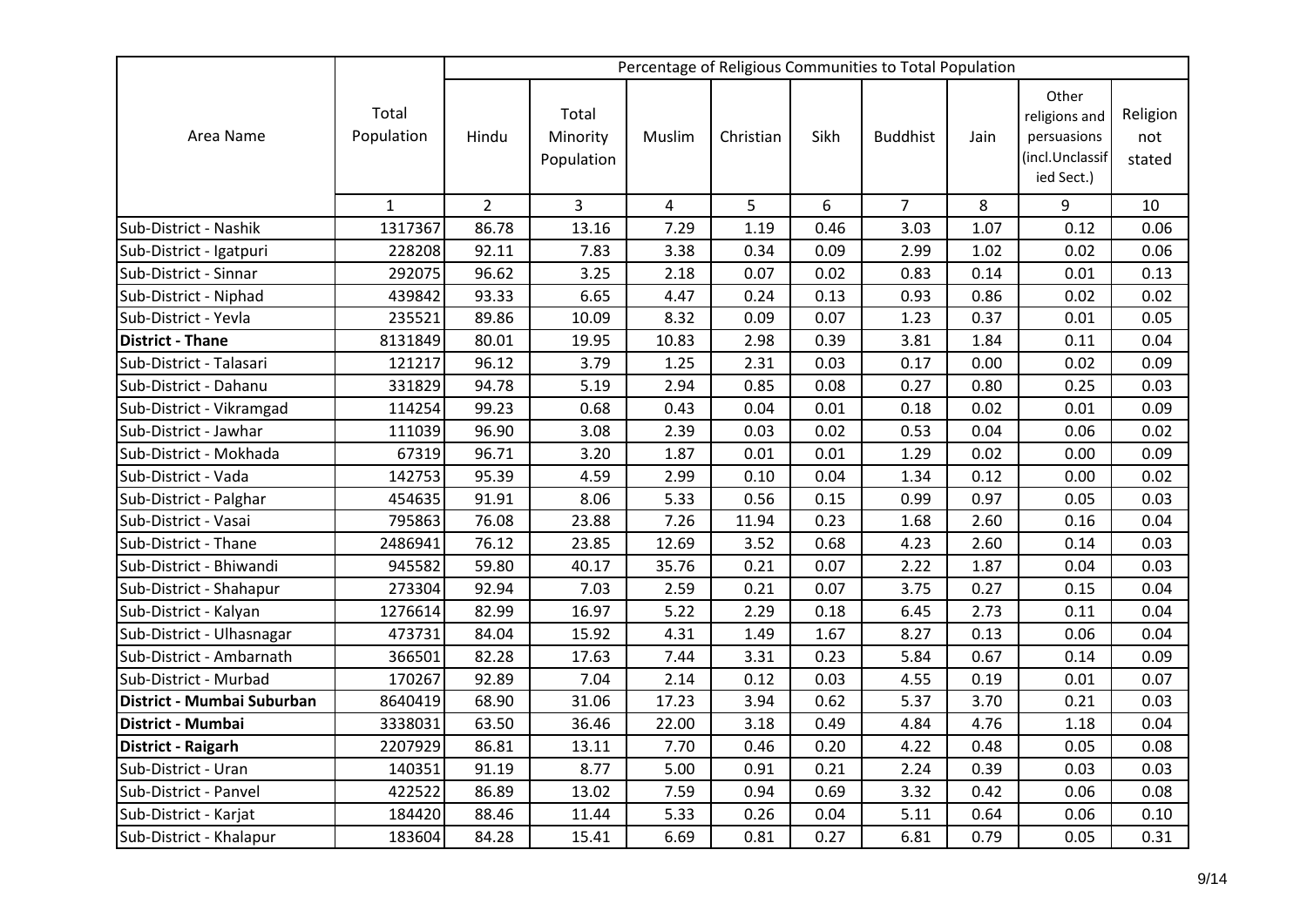|                            |                     |                |                                 |                |           |      | Percentage of Religious Communities to Total Population |      |                                                                        |                           |
|----------------------------|---------------------|----------------|---------------------------------|----------------|-----------|------|---------------------------------------------------------|------|------------------------------------------------------------------------|---------------------------|
| Area Name                  | Total<br>Population | Hindu          | Total<br>Minority<br>Population | Muslim         | Christian | Sikh | <b>Buddhist</b>                                         | Jain | Other<br>religions and<br>persuasions<br>(incl.Unclassif<br>ied Sect.) | Religion<br>not<br>stated |
|                            | $\mathbf{1}$        | $\overline{2}$ | 3                               | $\overline{4}$ | 5         | 6    | $\overline{7}$                                          | 8    | 9                                                                      | 10                        |
| Sub-District - Pen         | 176681              | 95.73          | 4.23                            | 1.75           | 0.20      | 0.07 | 1.80                                                    | 0.37 | 0.04                                                                   | 0.04                      |
| Sub-District - Alibag      | 221661              | 94.43          | 5.53                            | 3.08           | 0.22      | 0.07 | 1.34                                                    | 0.76 | 0.06                                                                   | 0.04                      |
| Sub-District - Murud       | 72046               | 77.09          | 22.84                           | 19.23          | 1.25      | 0.03 | 1.70                                                    | 0.56 | 0.07                                                                   | 0.07                      |
| Sub-District - Roha        | 161750              | 89.35          | 10.56                           | 6.22           | 0.32      | 0.03 | 3.10                                                    | 0.84 | 0.05                                                                   | 0.08                      |
| Sub-District - Sudhagad    | 62852               | 92.04          | 7.92                            | 1.37           | 0.07      | 0.03 | 5.56                                                    | 0.69 | 0.20                                                                   | 0.04                      |
| Sub-District - Mangaon     | 152270              | 81.04          | 18.94                           | 11.93          | 0.10      | 0.04 | 6.62                                                    | 0.24 | 0.00                                                                   | 0.02                      |
| Sub-District - Tala        | 42869               | 85.32          | 14.62                           | 4.67           | 0.05      | 0.02 | 9.85                                                    | 0.03 | 0.00                                                                   | 0.06                      |
| Sub-District - Shrivardhan | 85071               | 74.43          | 25.55                           | 20.89          | 0.05      | 0.01 | 4.16                                                    | 0.42 | 0.02                                                                   | 0.02                      |
| Sub-District - Mhasla      | 61010               | 71.65          | 28.29                           | 21.45          | 0.05      | 0.00 | 6.58                                                    | 0.20 | 0.01                                                                   | 0.06                      |
| Sub-District - Mahad       | 186521              | 81.24          | 18.71                           | 11.28          | 0.17      | 0.04 | 7.01                                                    | 0.17 | 0.04                                                                   | 0.05                      |
| Sub-District - Poladpur    | 54301               | 89.83          | 10.15                           | 3.77           | 0.12      | 0.03 | 6.19                                                    | 0.05 | 0.00                                                                   | 0.02                      |
| <b>District - Pune</b>     | 7232555             | 85.69          | 14.22                           | 6.26           | 1.61      | 0.30 | 4.45                                                    | 1.44 | 0.16                                                                   | 0.10                      |
| Sub-District - Junnar      | 369806              | 91.35          | 8.54                            | 5.69           | 0.12      | 0.03 | 2.10                                                    | 0.56 | 0.04                                                                   | 0.11                      |
| Sub-District - Ambegaon    | 213842              | 94.95          | 4.99                            | 2.87           | 0.07      | 0.03 | 1.57                                                    | 0.43 | 0.03                                                                   | 0.06                      |
| Sub-District - Shirur      | 310590              | 93.32          | 6.62                            | 3.06           | 0.17      | 0.04 | 2.21                                                    | 1.12 | 0.03                                                                   | 0.06                      |
| Sub-District - Khed        | 343214              | 93.81          | 6.09                            | 2.06           | 0.16      | 0.06 | 3.10                                                    | 0.67 | 0.04                                                                   | 0.10                      |
| Sub-District - Mawal       | 305083              | 85.44          | 14.37                           | 3.81           | 1.14      | 0.18 | 7.48                                                    | 1.61 | 0.14                                                                   | 0.20                      |
| Sub-District - Mulshi      | 127385              | 91.98          | 7.87                            | 1.61           | 0.33      | 0.09 | 5.61                                                    | 0.19 | 0.05                                                                   | 0.15                      |
| Sub-District - Haveli      | 1353050             | 84.20          | 15.71                           | 5.56           | 2.36      | 0.40 | 6.18                                                    | 1.13 | 0.08                                                                   | 0.09                      |
| Sub-District - Pune City   | 2695911             | 78.82          | 21.09                           | 9.72           | 2.69      | 0.55 | 5.41                                                    | 2.39 | 0.33                                                                   | 0.09                      |
| Sub-District - Daund       | 341388              | 90.49          | 9.40                            | 4.89           | 1.47      | 0.06 | 2.27                                                    | 0.67 | 0.05                                                                   | 0.12                      |
| Sub-District - Purandhar   | 223428              | 95.50          | 4.43                            | 2.29           | 0.10      | 0.03 | 1.54                                                    | 0.45 | 0.01                                                                   | 0.06                      |
| Sub-District - Velhe       | 55874               | 94.56          | 5.37                            | 0.63           | 0.03      | 0.05 | 4.57                                                    | 0.09 | 0.01                                                                   | 0.07                      |
| Sub-District - Bhor        | 171719              | 92.93          | 6.90                            | 1.76           | 0.12      | 0.04 | 4.78                                                    | 0.18 | 0.02                                                                   | 0.16                      |
| Sub-District - Baramati    | 372852              | 92.48          | 7.45                            | 4.52           | 0.26      | 0.04 | 1.53                                                    | 1.07 | 0.04                                                                   | 0.08                      |
| Sub-District - Indapur     | 348413              | 92.72          | 7.21                            | 4.51           | 0.06      | 0.03 | 1.78                                                    | 0.81 | 0.01                                                                   | 0.07                      |
| District - Ahmadnagar      | 4040642             | 90.69          | 9.20                            | 6.54           | 0.64      | 0.14 | 0.89                                                    | 0.95 | 0.03                                                                   | 0.12                      |
| Sub-District - Akola       | 266638              | 95.26          | 4.64                            | 2.20           | 0.08      | 0.04 | 2.10                                                    | 0.19 | 0.02                                                                   | 0.11                      |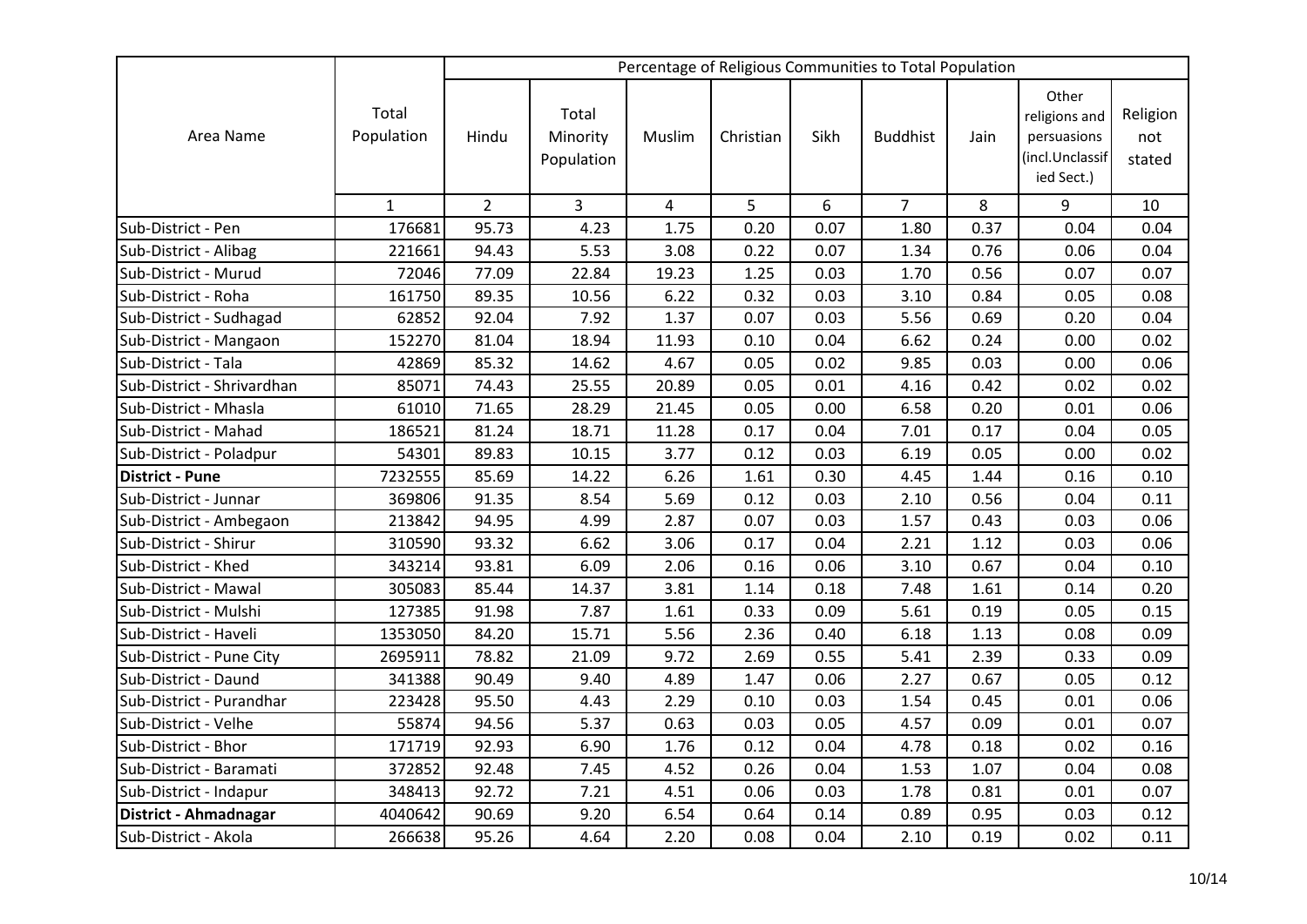|                               |                     |                |                                 |                |           |      | Percentage of Religious Communities to Total Population |      |                                                                        |                           |
|-------------------------------|---------------------|----------------|---------------------------------|----------------|-----------|------|---------------------------------------------------------|------|------------------------------------------------------------------------|---------------------------|
| Area Name                     | Total<br>Population | Hindu          | Total<br>Minority<br>Population | Muslim         | Christian | Sikh | <b>Buddhist</b>                                         | Jain | Other<br>religions and<br>persuasions<br>(incl.Unclassif<br>ied Sect.) | Religion<br>not<br>stated |
|                               | $\mathbf{1}$        | $\overline{2}$ | $\mathbf{3}$                    | $\overline{a}$ | 5         | 6    | $\overline{7}$                                          | 8    | 9                                                                      | 10                        |
| Sub-District - Sangamner      | 441439              | 91.94          | 7.93                            | 6.68           | 0.25      | 0.09 | 0.57                                                    | 0.33 | 0.01                                                                   | 0.13                      |
| Sub-District - Kopargaon      | 277170              | 89.48          | 10.41                           | 6.97           | 0.27      | 0.24 | 1.94                                                    | 0.95 | 0.05                                                                   | 0.11                      |
| Sub-District - Rahta          | 288279              | 89.74          | 10.12                           | 7.37           | 0.75      | 0.11 | 0.94                                                    | 0.92 | 0.02                                                                   | 0.14                      |
| Sub-District - Shrirampur     | 256458              | 83.52          | 16.27                           | 11.77          | 1.15      | 0.49 | 1.37                                                    | 1.39 | 0.09                                                                   | 0.21                      |
| Sub-District - Nevasa         | 326698              | 92.39          | 7.51                            | 5.41           | 0.72      | 0.07 | 0.54                                                    | 0.78 | 0.00                                                                   | 0.10                      |
| Sub-District - Shevgaon       | 203676              | 91.21          | 8.68                            | 7.43           | 0.31      | 0.06 | 0.37                                                    | 0.48 | 0.03                                                                   | 0.11                      |
| Sub-District - Pathardi       | 214872              | 93.25          | 6.68                            | 5.45           | 0.25      | 0.02 | 0.15                                                    | 0.80 | 0.00                                                                   | 0.07                      |
| Sub-District - Nagar          | 606690              | 84.17          | 15.74                           | 9.93           | 2.04      | 0.37 | 0.82                                                    | 2.51 | 0.07                                                                   | 0.08                      |
| Sub-District - Rahuri         | 294924              | 91.51          | 8.39                            | 6.43           | 0.65      | 0.05 | 0.66                                                    | 0.58 | 0.02                                                                   | 0.11                      |
| Sub-District - Parner         | 246552              | 95.16          | 4.72                            | 2.83           | 0.10      | 0.04 | 1.28                                                    | 0.47 | 0.00                                                                   | 0.11                      |
| Sub-District - Shrigonda      | 277356              | 94.69          | 5.09                            | 3.47           | 0.16      | 0.04 | 0.84                                                    | 0.58 | 0.01                                                                   | 0.22                      |
| Sub-District - Karjat         | 205674              | 95.42          | 4.49                            | 3.51           | 0.05      | 0.04 | 0.20                                                    | 0.67 | 0.01                                                                   | 0.10                      |
| Sub-District - Jamkhed        | 134216              | 90.51          | 9.45                            | 7.84           | 0.13      | 0.03 | 0.36                                                    | 1.07 | 0.02                                                                   | 0.04                      |
| <b>District - Bid</b>         | 2161250             | 84.55          | 15.39                           | 11.87          | 0.06      | 0.03 | 3.01                                                    | 0.40 | 0.01                                                                   | 0.06                      |
| Sub-District - Ashti          | 206666              | 92.18          | 7.81                            | 5.86           | 0.02      | 0.03 | 1.08                                                    | 0.81 | 0.00                                                                   | 0.01                      |
| Sub-District - Patoda         | 95738               | 92.89          | 7.06                            | 5.82           | 0.03      | 0.06 | 0.85                                                    | 0.31 | 0.00                                                                   | 0.05                      |
| Sub-District - Shirur (Kasar) | 103698              | 94.06          | 5.94                            | 5.00           | 0.02      | 0.01 | 0.62                                                    | 0.28 | 0.01                                                                   | 0.00                      |
| Sub-District - Georai         | 262540              | 86.66          | 13.29                           | 10.56          | 0.04      | 0.03 | 2.19                                                    | 0.47 | 0.01                                                                   | 0.05                      |
| Sub-District - Manjlegaon     | 214997              | 79.10          | 20.86                           | 15.01          | 0.06      | 0.04 | 5.50                                                    | 0.25 | 0.00                                                                   | 0.04                      |
| Sub-District - Wadwani        | 124829              | 89.45          | 10.39                           | 6.08           | 0.04      | 0.03 | 4.17                                                    | 0.08 | 0.00                                                                   | 0.16                      |
| Sub-District - Bid            | 393282              | 76.79          | 23.17                           | 18.94          | 0.12      | 0.05 | 3.41                                                    | 0.62 | 0.02                                                                   | 0.05                      |
| Sub-District - Kaij           | 226612              | 90.45          | 9.48                            | 6.64           | 0.03      | 0.03 | 2.55                                                    | 0.20 | 0.02                                                                   | 0.08                      |
| Sub-District - Dharur         | 62231               | 89.29          | 10.68                           | 8.94           | 0.01      | 0.02 | 1.68                                                    | 0.02 | 0.00                                                                   | 0.03                      |
| Sub-District - Parli          | 234987              | 80.26          | 19.65                           | 14.35          | 0.09      | 0.03 | 4.81                                                    | 0.35 | 0.02                                                                   | 0.09                      |
| Sub-District - Ambejogai      | 235670              | 80.61          | 19.30                           | 15.83          | 0.10      | 0.02 | 3.02                                                    | 0.33 | 0.00                                                                   | 0.09                      |
| District - Latur              | 2080285             | 81.75          | 18.14                           | 14.08          | 0.07      | 0.07 | 3.57                                                    | 0.29 | 0.04                                                                   | 0.11                      |
| Sub-District - Latur          | 542414              | 77.11          | 22.78                           | 16.24          | 0.14      | 0.09 | 5.52                                                    | 0.70 | 0.09                                                                   | 0.11                      |
| Sub-District - Renapur        | 122192              | 87.68          | 12.22                           | 9.08           | 0.05      | 0.07 | 2.86                                                    | 0.15 | 0.00                                                                   | 0.10                      |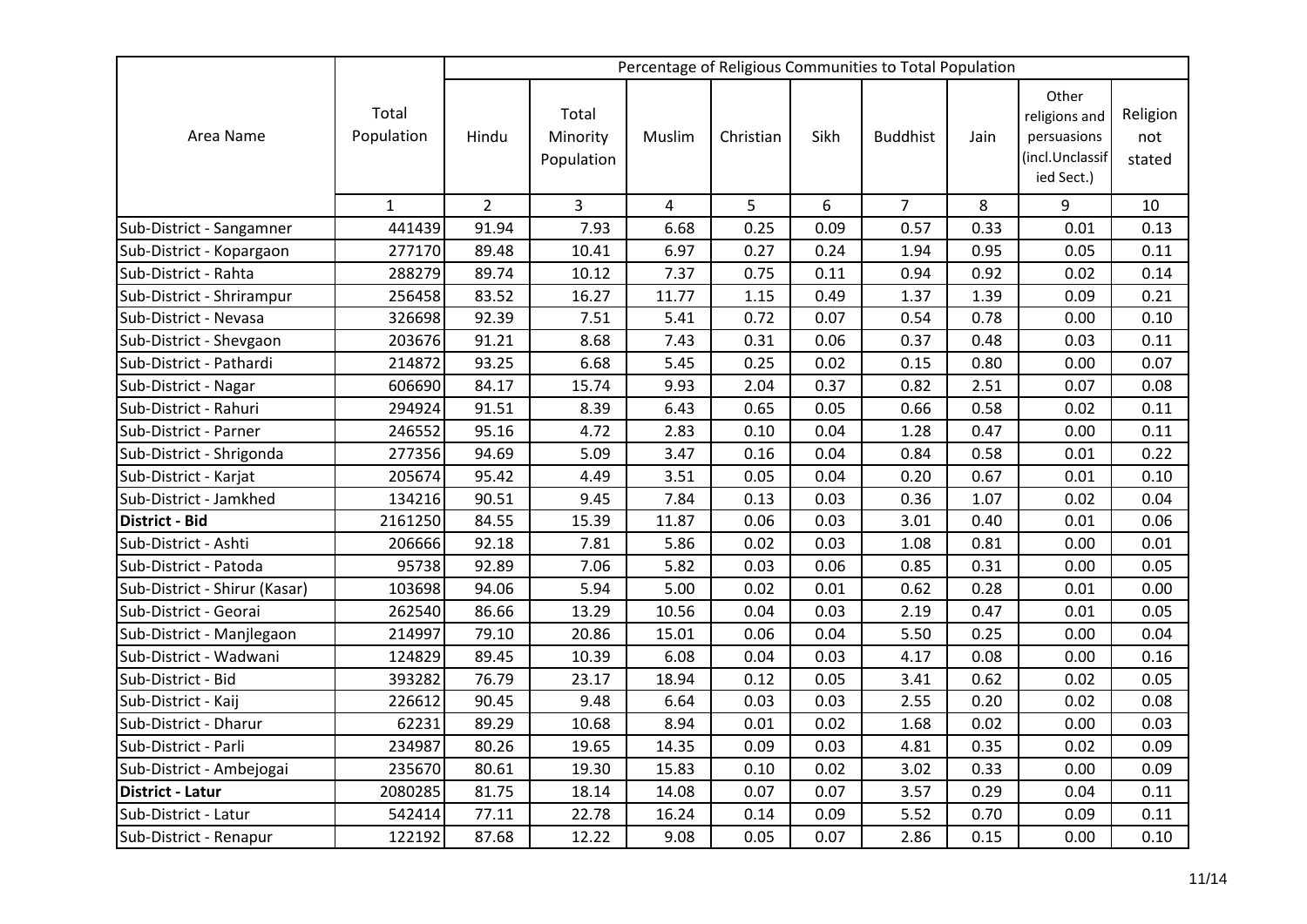|                                |                     |                |                                 |                |           |      | Percentage of Religious Communities to Total Population |      |                                                                        |                           |
|--------------------------------|---------------------|----------------|---------------------------------|----------------|-----------|------|---------------------------------------------------------|------|------------------------------------------------------------------------|---------------------------|
| Area Name                      | Total<br>Population | Hindu          | Total<br>Minority<br>Population | Muslim         | Christian | Sikh | <b>Buddhist</b>                                         | Jain | Other<br>religions and<br>persuasions<br>(incl.Unclassif<br>ied Sect.) | Religion<br>not<br>stated |
|                                | $\mathbf{1}$        | $\overline{2}$ | 3                               | $\overline{4}$ | 5         | 6    | $\overline{7}$                                          | 8    | 9                                                                      | 10                        |
| Sub-District - Ahmadpur        | 199053              | 81.34          | 18.61                           | 14.64          | 0.05      | 0.06 | 3.80                                                    | 0.07 | 0.00                                                                   | 0.05                      |
| Sub-District - Jalkot          | 69198               | 85.44          | 14.44                           | 10.94          | 0.01      | 0.03 | 3.43                                                    | 0.01 | 0.02                                                                   | 0.12                      |
| Sub-District - Chakur          | 157135              | 84.79          | 15.13                           | 13.03          | 0.04      | 0.07 | 1.92                                                    | 0.08 | 0.00                                                                   | 0.08                      |
| Sub-District - Shirur-Anantpal | 74081               | 87.21          | 12.74                           | 9.38           | 0.03      | 0.05 | 2.93                                                    | 0.34 | 0.00                                                                   | 0.04                      |
| Sub-District - Ausa            | 280240              | 83.75          | 16.04                           | 14.14          | 0.05      | 0.07 | 1.57                                                    | 0.16 | 0.06                                                                   | 0.21                      |
| Sub-District - Nilanga         | 286089              | 84.02          | 15.86                           | 12.37          | 0.04      | 0.05 | 3.16                                                    | 0.18 | 0.05                                                                   | 0.13                      |
| Sub-District - Deoni           | 88362               | 86.91          | 13.01                           | 11.22          | 0.03      | 0.06 | 1.69                                                    | 0.02 | 0.00                                                                   | 0.08                      |
| Sub-District - Udgir           | 261521              | 78.23          | 21.68                           | 17.11          | 0.08      | 0.06 | 4.15                                                    | 0.24 | 0.03                                                                   | 0.09                      |
| <b>District - Osmanabad</b>    | 1486586             | 87.30          | 12.55                           | 10.17          | 0.05      | 0.06 | 1.91                                                    | 0.34 | 0.02                                                                   | 0.15                      |
| Sub-District - Paranda         | 125136              | 88.28          | 11.66                           | 9.57           | 0.03      | 0.03 | 1.46                                                    | 0.55 | 0.02                                                                   | 0.05                      |
| Sub-District - Bhum            | 116894              | 91.24          | 8.66                            | 6.43           | 0.06      | 0.05 | 1.73                                                    | 0.38 | 0.01                                                                   | 0.10                      |
| Sub-District - Washi           | 95434               | 92.97          | 6.86                            | 5.19           | 0.03      | 0.08 | 1.37                                                    | 0.18 | 0.01                                                                   | 0.17                      |
| Sub-District - Kalamb          | 188237              | 88.65          | 11.25                           | 7.91           | 0.05      | 0.06 | 2.65                                                    | 0.55 | 0.03                                                                   | 0.10                      |
| Sub-District - Osmanabad       | 359234              | 83.52          | 16.35                           | 12.97          | 0.08      | 0.06 | 2.88                                                    | 0.34 | 0.02                                                                   | 0.14                      |
| Sub-District - Tuljapur        | 250149              | 87.21          | 12.50                           | 10.40          | 0.05      | 0.05 | 1.66                                                    | 0.33 | 0.01                                                                   | 0.29                      |
| Sub-District - Lohara          | 110163              | 90.25          | 9.63                            | 9.01           | 0.02      | 0.05 | 0.41                                                    | 0.12 | 0.01                                                                   | 0.12                      |
| Sub-District - Umarga          | 241339              | 86.00          | 13.86                           | 12.14          | 0.04      | 0.06 | 1.36                                                    | 0.20 | 0.06                                                                   | 0.14                      |
| <b>District - Solapur</b>      | 3849543             | 87.98          | 11.89                           | 9.81           | 0.25      | 0.07 | 1.00                                                    | 0.72 | 0.04                                                                   | 0.12                      |
| Sub-District - Karmala         | 233316              | 93.72          | 6.16                            | 4.96           | 0.06      | 0.04 | 0.21                                                    | 0.85 | 0.03                                                                   | 0.12                      |
| Sub-District - Madha           | 292611              | 93.47          | 6.44                            | 4.63           | 0.22      | 0.06 | 0.49                                                    | 1.03 | 0.01                                                                   | 0.09                      |
| Sub-District - Barshi          | 340831              | 89.01          | 10.88                           | 8.60           | 0.15      | 0.07 | 0.96                                                    | 1.06 | 0.05                                                                   | 0.11                      |
| Sub-District - Solapur North   | 960803              | 77.58          | 22.26                           | 18.21          | 0.75      | 0.11 | 2.15                                                    | 0.95 | 0.10                                                                   | 0.16                      |
| Sub-District - Mohol           | 252526              | 92.93          | 6.98                            | 5.81           | 0.03      | 0.07 | 0.75                                                    | 0.30 | 0.01                                                                   | 0.09                      |
| Sub-District - Pandharpur      | 402707              | 93.53          | 6.36                            | 4.92           | 0.07      | 0.05 | 0.54                                                    | 0.77 | 0.01                                                                   | 0.12                      |
| Sub-District - Malshiras       | 422600              | 92.83          | 7.11                            | 5.21           | 0.05      | 0.07 | 0.77                                                    | 1.00 | 0.01                                                                   | 0.05                      |
| Sub-District - Sangole         | 272077              | 94.95          | 4.92                            | 3.78           | 0.04      | 0.08 | 0.89                                                    | 0.12 | 0.00                                                                   | 0.13                      |
| Sub-District - Mangalvedhe     | 171261              | 94.29          | 5.68                            | 5.25           | 0.04      | 0.06 | 0.21                                                    | 0.12 | 0.01                                                                   | 0.03                      |
| Sub-District - Solapur South   | 210774              | 86.28          | 13.44                           | 12.58          | 0.08      | 0.06 | 0.45                                                    | 0.23 | 0.03                                                                   | 0.28                      |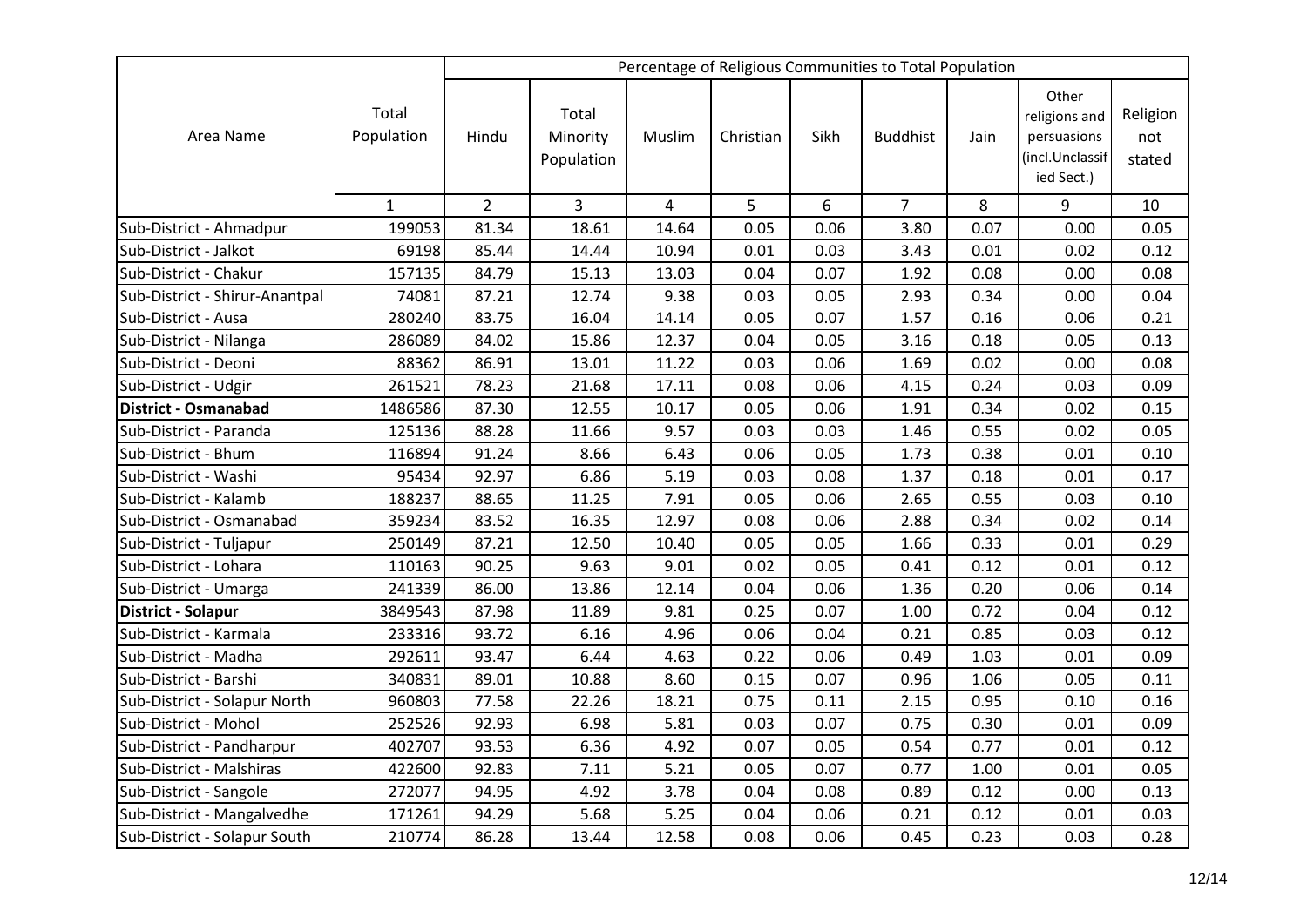|                              |                     | Percentage of Religious Communities to Total Population |                                 |                |           |      |                 |      |                                                                        |                           |
|------------------------------|---------------------|---------------------------------------------------------|---------------------------------|----------------|-----------|------|-----------------|------|------------------------------------------------------------------------|---------------------------|
| Area Name                    | Total<br>Population | Hindu                                                   | Total<br>Minority<br>Population | Muslim         | Christian | Sikh | <b>Buddhist</b> | Jain | Other<br>religions and<br>persuasions<br>(incl.Unclassif<br>ied Sect.) | Religion<br>not<br>stated |
|                              | $\mathbf{1}$        | $\overline{2}$                                          | 3                               | $\overline{4}$ | 5         | 6    | $\overline{7}$  | 8    | 9                                                                      | 10                        |
| Sub-District - Akkalkot      | 290037              | 83.00                                                   | 16.86                           | 15.83          | 0.06      | 0.04 | 0.53            | 0.37 | 0.04                                                                   | 0.14                      |
| <b>District - Satara</b>     | 2808994             | 90.19                                                   | 9.70                            | 4.47           | 0.13      | 0.04 | 4.58            | 0.43 | 0.05                                                                   | 0.11                      |
| Sub-District - Mahabaleshwar | 54546               | 73.56                                                   | 26.38                           | 15.24          | 1.11      | 0.11 | 8.70            | 0.48 | 0.74                                                                   | 0.06                      |
| Sub-District - Wai           | 189336              | 90.53                                                   | 9.36                            | 3.31           | 0.18      | 0.03 | 5.49            | 0.30 | 0.03                                                                   | 0.11                      |
| Sub-District - Khandala      | 119819              | 91.28                                                   | 8.64                            | 4.33           | 0.07      | 0.04 | 3.72            | 0.43 | 0.05                                                                   | 0.08                      |
| Sub-District - Phaltan       | 313627              | 92.28                                                   | 7.68                            | 3.37           | 0.04      | 0.03 | 3.40            | 0.83 | 0.01                                                                   | 0.04                      |
| Sub-District - Man           | 199598              | 95.19                                                   | 4.75                            | 2.10           | 0.03      | 0.01 | 2.25            | 0.33 | 0.01                                                                   | 0.06                      |
| Sub-District - Khatav        | 260951              | 93.09                                                   | 6.72                            | 3.39           | 0.03      | 0.02 | 2.99            | 0.25 | 0.03                                                                   | 0.20                      |
| Sub-District - Koregaon      | 253128              | 90.26                                                   | 9.63                            | 3.76           | 0.10      | 0.03 | 5.20            | 0.48 | 0.05                                                                   | 0.11                      |
| Sub-District - Satara        | 451870              | 88.92                                                   | 10.96                           | 5.64           | 0.24      | 0.06 | 4.58            | 0.40 | 0.04                                                                   | 0.12                      |
| Sub-District - Jaoli         | 124600              | 93.27                                                   | 6.54                            | 0.93           | 0.03      | 0.06 | 5.45            | 0.01 | 0.05                                                                   | 0.19                      |
| Sub-District - Patan         | 298095              | 92.30                                                   | 7.59                            | 1.72           | 0.14      | 0.03 | 5.63            | 0.06 | 0.01                                                                   | 0.10                      |
| Sub-District - Karad         | 543424              | 86.21                                                   | 13.68                           | 7.55           | 0.12      | 0.04 | 5.26            | 0.67 | 0.05                                                                   | 0.10                      |
| District - Ratnagiri         | 1696777             | 81.99                                                   | 17.95                           | 10.35          | 0.17      | 0.04 | 7.12            | 0.25 | 0.01                                                                   | 0.07                      |
| Sub-District - Mandangad     | 70593               | 75.33                                                   | 24.66                           | 15.02          | 0.05      | 0.01 | 9.54            | 0.04 | 0.00                                                                   | 0.01                      |
| Sub-District - Dapoli        | 193430              | 80.36                                                   | 19.56                           | 13.16          | 0.13      | 0.02 | 6.00            | 0.24 | 0.00                                                                   | 0.08                      |
| Sub-District - Khed          | 194515              | 79.93                                                   | 20.01                           | 11.67          | 0.15      | 0.03 | 8.06            | 0.10 | 0.01                                                                   | 0.06                      |
| Sub-District - Chiplun       | 281081              | 82.70                                                   | 17.25                           | 8.89           | 0.15      | 0.02 | 7.86            | 0.32 | 0.01                                                                   | 0.05                      |
| Sub-District - Guhagar       | 142259              | 86.44                                                   | 13.50                           | 6.53           | 0.38      | 0.26 | 6.24            | 0.04 | 0.04                                                                   | 0.06                      |
| Sub-District - Ratnagiri     | 302261              | 78.06                                                   | 21.85                           | 15.16          | 0.30      | 0.04 | 6.01            | 0.32 | 0.01                                                                   | 0.09                      |
| Sub-District - Sangameshwar  | 214819              | 83.16                                                   | 16.70                           | 6.77           | 0.08      | 0.02 | 9.34            | 0.49 | 0.00                                                                   | 0.14                      |
| Sub-District - Lanja         | 113153              | 85.76                                                   | 14.19                           | 5.13           | 0.10      | 0.02 | 8.76            | 0.18 | 0.00                                                                   | 0.05                      |
| Sub-District - Rajapur       | 184666              | 86.62                                                   | 13.36                           | 8.90           | 0.06      | 0.01 | 4.19            | 0.20 | 0.00                                                                   | 0.01                      |
| <b>District - Sindhudurg</b> | 868825              | 92.37                                                   | 7.57                            | 2.72           | 1.84      | 0.03 | 2.80            | 0.17 | 0.01                                                                   | 0.06                      |
| Sub-District - Devgad        | 125288              | 91.02                                                   | 8.94                            | 3.63           | 0.12      | 0.02 | 5.06            | 0.10 | 0.01                                                                   | 0.05                      |
| Sub-District - Vaibhavvadi   | 48350               | 88.42                                                   | 11.57                           | 5.15           | 0.05      | 0.01 | 6.23            | 0.12 | 0.00                                                                   | 0.01                      |
| Sub-District - Kankavli      | 138167              | 88.68                                                   | 11.19                           | 3.48           | 1.54      | 0.04 | 5.51            | 0.63 | 0.00                                                                   | 0.12                      |
| Sub-District - Malwan        | 116682              | 93.22                                                   | 6.67                            | 1.27           | 2.32      | 0.03 | 2.98            | 0.06 | 0.01                                                                   | 0.11                      |